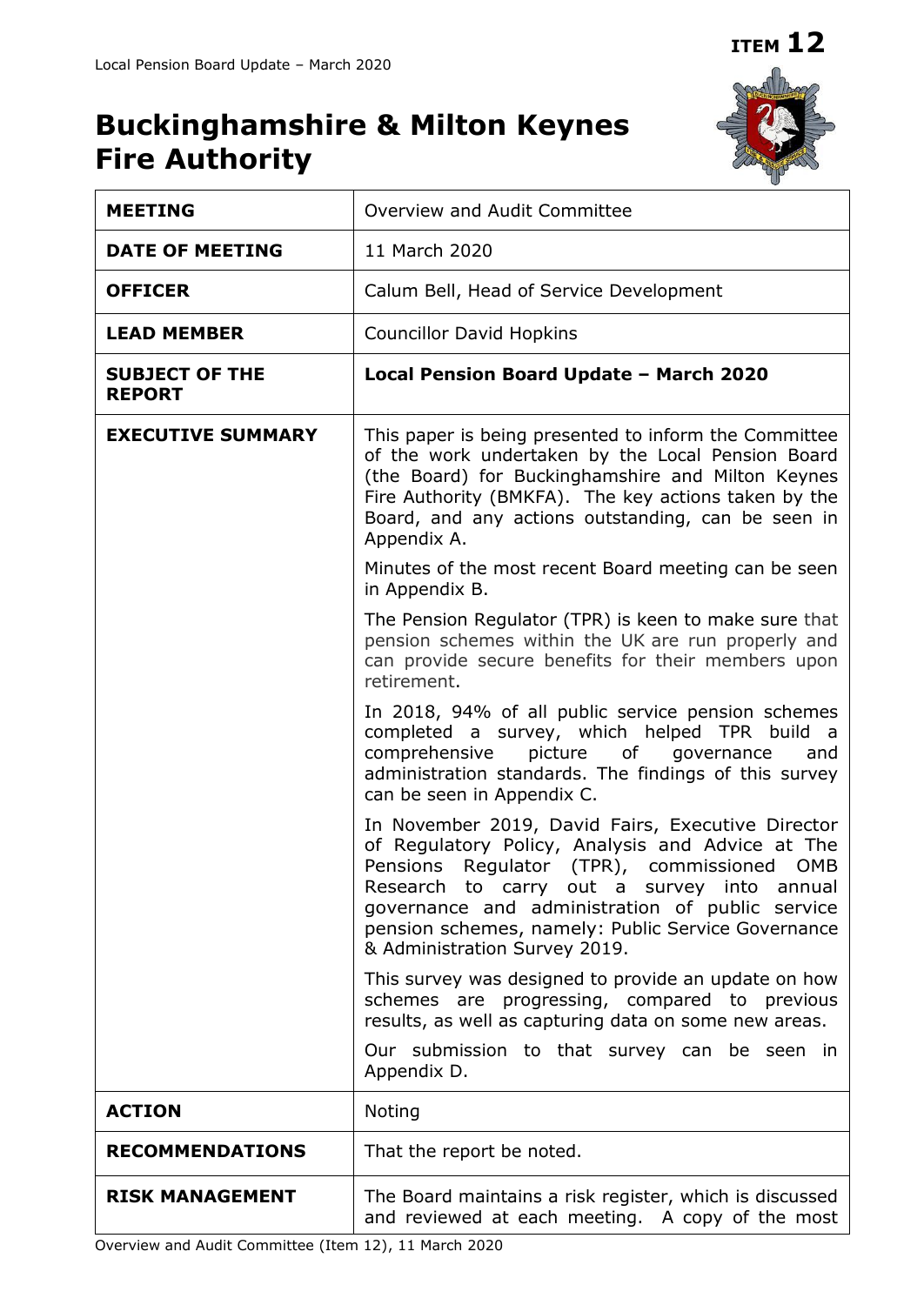|                                                                                   | recent Risk Register and Trend Report can be seen in<br>Appendix E and F.                                                                                                                                                                                                                                                                                                                                |
|-----------------------------------------------------------------------------------|----------------------------------------------------------------------------------------------------------------------------------------------------------------------------------------------------------------------------------------------------------------------------------------------------------------------------------------------------------------------------------------------------------|
|                                                                                   | There is one identified "Red", which is as a<br>consequence of the recent Court of Appeal ruling on<br>the McLeod/Sergeant cases. It was determined that<br>the transitional provisions introduced in 2015 to the<br>Firefighters' pension schemes resulted in direct age<br>discrimination.                                                                                                             |
|                                                                                   | A copy of the most recent update issued by the Home<br>Office and shared with staff can be seen in Appendix<br>G.                                                                                                                                                                                                                                                                                        |
| <b>FINANCIAL</b><br><b>IMPLICATIONS</b>                                           | No direct impact.                                                                                                                                                                                                                                                                                                                                                                                        |
| <b>LEGAL IMPLICATIONS</b>                                                         | No direct impact.                                                                                                                                                                                                                                                                                                                                                                                        |
| <b>CONSISTENCY WITH</b><br>THE PRINCIPLES OF<br>THE DUTY TO<br><b>COLLABORATE</b> | The possibility of a joint Board with Royal Berkshire<br>continues to be a matter for consideration. However,<br>it is felt that this is not a key priority for the<br>Collaboration Board at this time. This will continue to<br>be kept under review.                                                                                                                                                  |
|                                                                                   | The Authority continues to collaborate with<br>the<br>Eastern and South regional pension groups;<br>for<br>networking, joint learning, development<br>and<br>understanding and the development of pension related<br>policies and procedures. These groups feed into the<br>regional technical groups and Scheme Advisory Board<br>(SAB) and information is also cascaded to the Local<br>Pension Board. |
| <b>HEALTH AND SAFETY</b>                                                          | No direct impact.                                                                                                                                                                                                                                                                                                                                                                                        |
| <b>EQUALITY AND</b><br><b>DIVERSITY</b>                                           | No direct impact.                                                                                                                                                                                                                                                                                                                                                                                        |
| <b>USE OF RESOURCES</b>                                                           | <b>Communication with stakeholders;</b><br>The Board consists of three employer representatives<br>and three employee representatives. The Authority is<br>the Scheme Manager for the Firefighters Pension<br>Schemes and this report seeks to keep senior<br>managers informed of the work of the Board.                                                                                                |
|                                                                                   | Members of the Board attend the LGA pension briefing<br>sessions with key and relevant information being<br>shared with staff via the Intranet and though their<br>representatives on the Board.                                                                                                                                                                                                         |
| <b>PROVENANCE SECTION</b><br>&                                                    | None.                                                                                                                                                                                                                                                                                                                                                                                                    |
| <b>BACKGROUND PAPERS</b>                                                          |                                                                                                                                                                                                                                                                                                                                                                                                          |
| <b>APPENDICES</b>                                                                 | Appendix $A -$ Action Log for the Board                                                                                                                                                                                                                                                                                                                                                                  |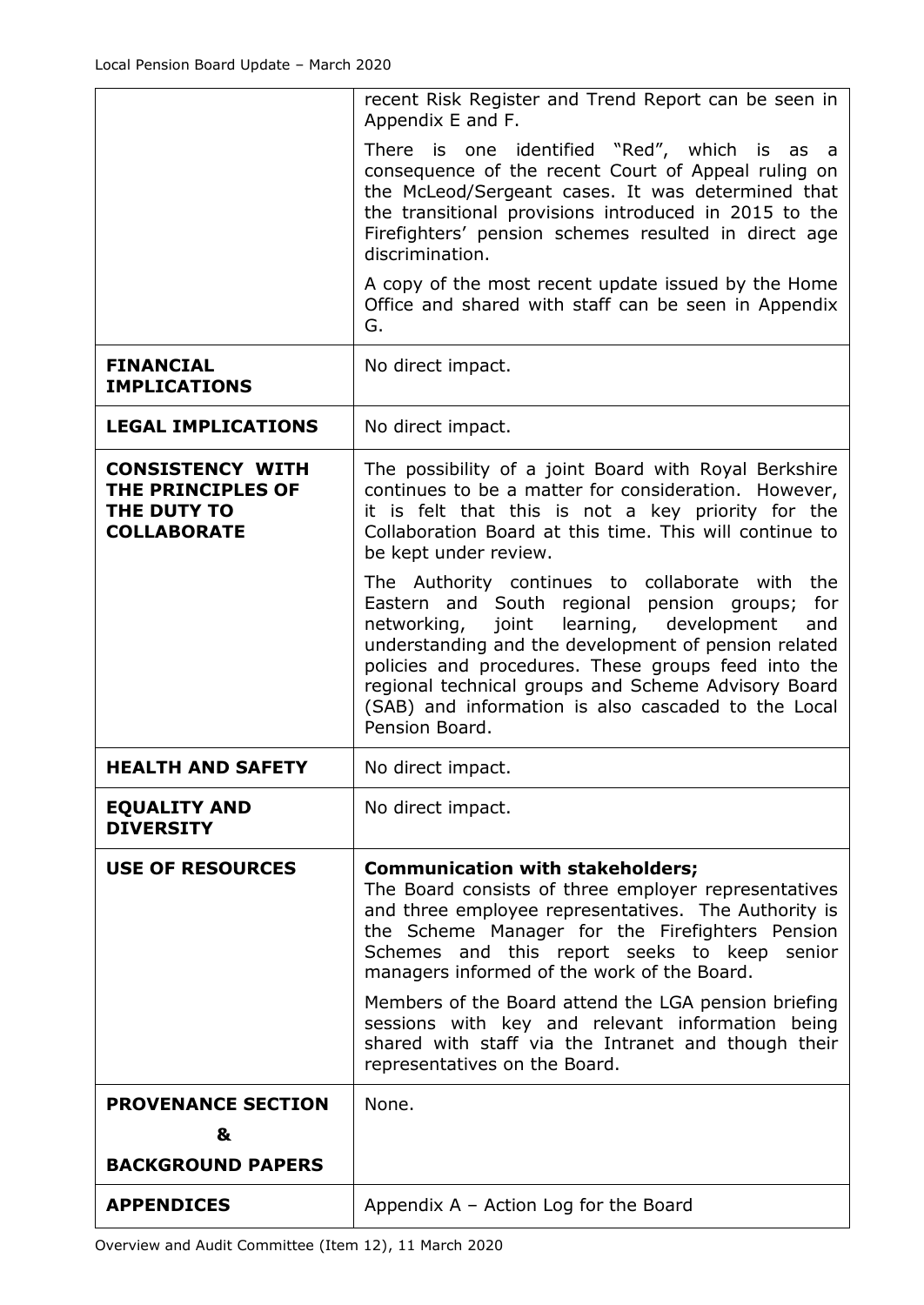|                          | Appendix B – Minutes of the Board, October 2019                                   |  |  |
|--------------------------|-----------------------------------------------------------------------------------|--|--|
|                          | Appendix C - TPR Survey of FRA Local Pension Boards<br>2018 (published July 2019) |  |  |
|                          | Appendix D - Board TPR Survey response 2019                                       |  |  |
|                          | Appendix E - Board Risk Register                                                  |  |  |
|                          | Appendix F - Board Risk Trend Report                                              |  |  |
|                          | Appendix G – Fact Sheet, Transitional Protections                                 |  |  |
| <b>TIME REQUIRED</b>     | 10 minutes.                                                                       |  |  |
| <b>REPORT ORIGINATOR</b> | Calum Bell                                                                        |  |  |
| <b>AND CONTACT</b>       | cbell@bucksfire.gov.uk                                                            |  |  |
|                          | 07766 340974                                                                      |  |  |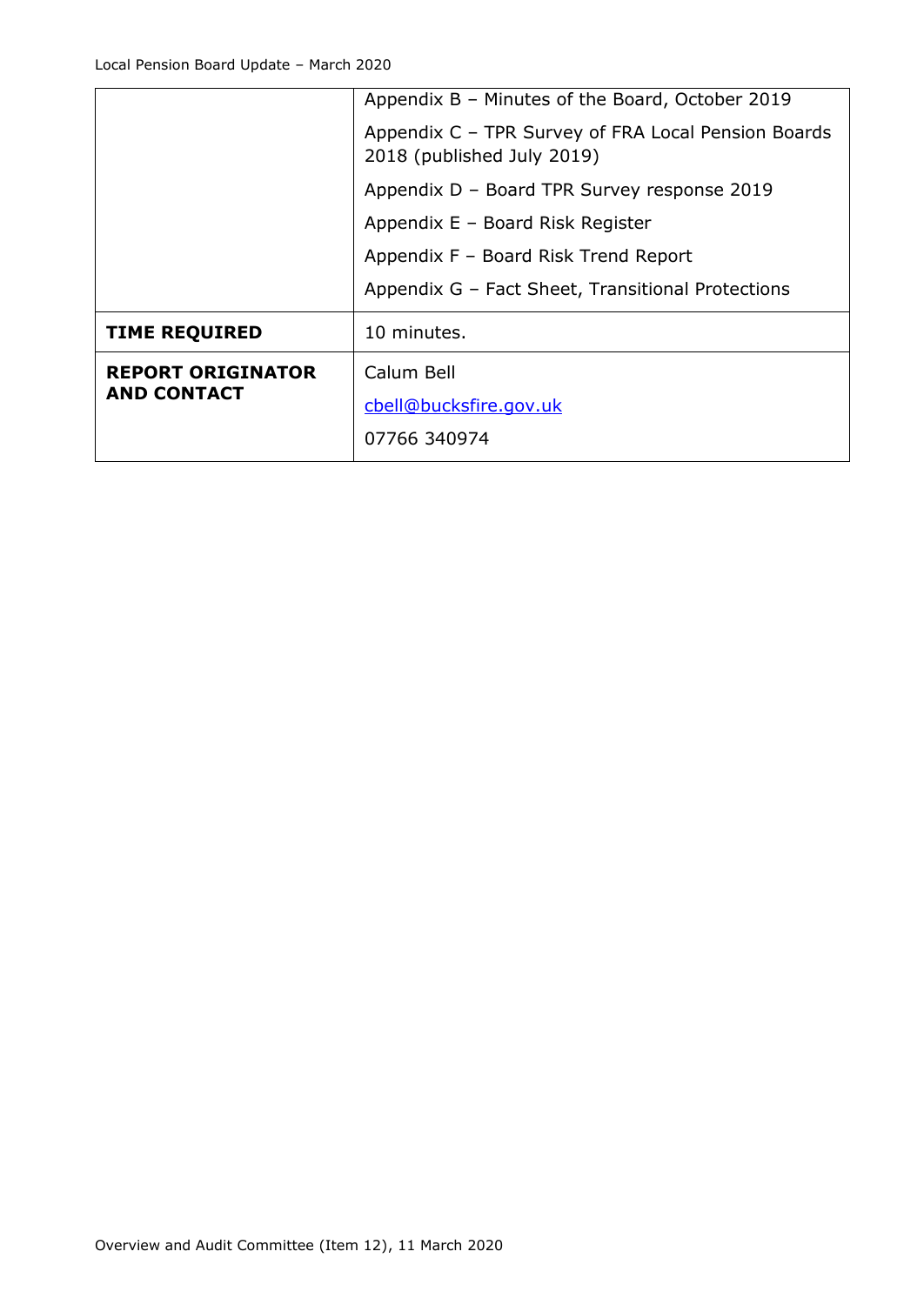# **Actions from the FF's Local Pension Board Meeting – 23rd Oct 2019**

# **Carried over from meeting on 17th July 2019**

# **Item 4 – Urgent Items**

# **Outstanding Pension Issues regarding Temporary Promotions**

**MH & FM** to bring a report to the Board with a summary reviewing of the actions taken regarding Pension issues due to temporary promotions.

MH informed the Board that this issue had not been completed – more information was required from some leavers (bank details) and a few employees have not been completed - It is hope that a report will be presented to the Board at the next meeting. Action to remain open (23rd October)

# **Item 5 - BFRS - Local Pension Activity Report**

**FM** to bring figures regarding the number of apprentices that have joined the FF Pension Scheme since becoming fulltime Fire Fighters.

FM confirmed that she was unable to bring final figures regarding new FF's joining the FF's Pension Scheme to the meeting. FM to bring the information to the next meeting. Action to remain open (23rd October)

# **Actions from the FF's Local Pension Board Meeting – 23rd Oct 2019**

# **Item 4 - Urgent Items**

# **Communications between WYPF and BFRS.**

**FM** to update the next meeting FM on new targets arising from the introduction of the new SLA and who will be accessing the dedicated Pension in-box.

# **Pensionable Allowances**

**FM** to report to the Board any changes to pensionable allowances for discussion at the next meeting.

# **Board Members and Terms of Reference**

**All** to look at changes to the Terms of Reference for the FF's Local Pension Board included number of Board Members and the tenure of the Chair (three years) for a discussion at the next meeting.

# **Item 5 - BFRS - Local Pension Activity Report**

**FM** to save the monthly reports from WYPF in the Local Pensions folder and send copies to members.

**FM** agreed to bring the "Injury Pension Overpayments" paper presented at the Executive Committee in November to the next meeting.

# **Item 6 - WYPF Update including KPI Update**

**HS** agreed to look at how the "Pension Estimates" numbers are calculated and report back to the next meeting.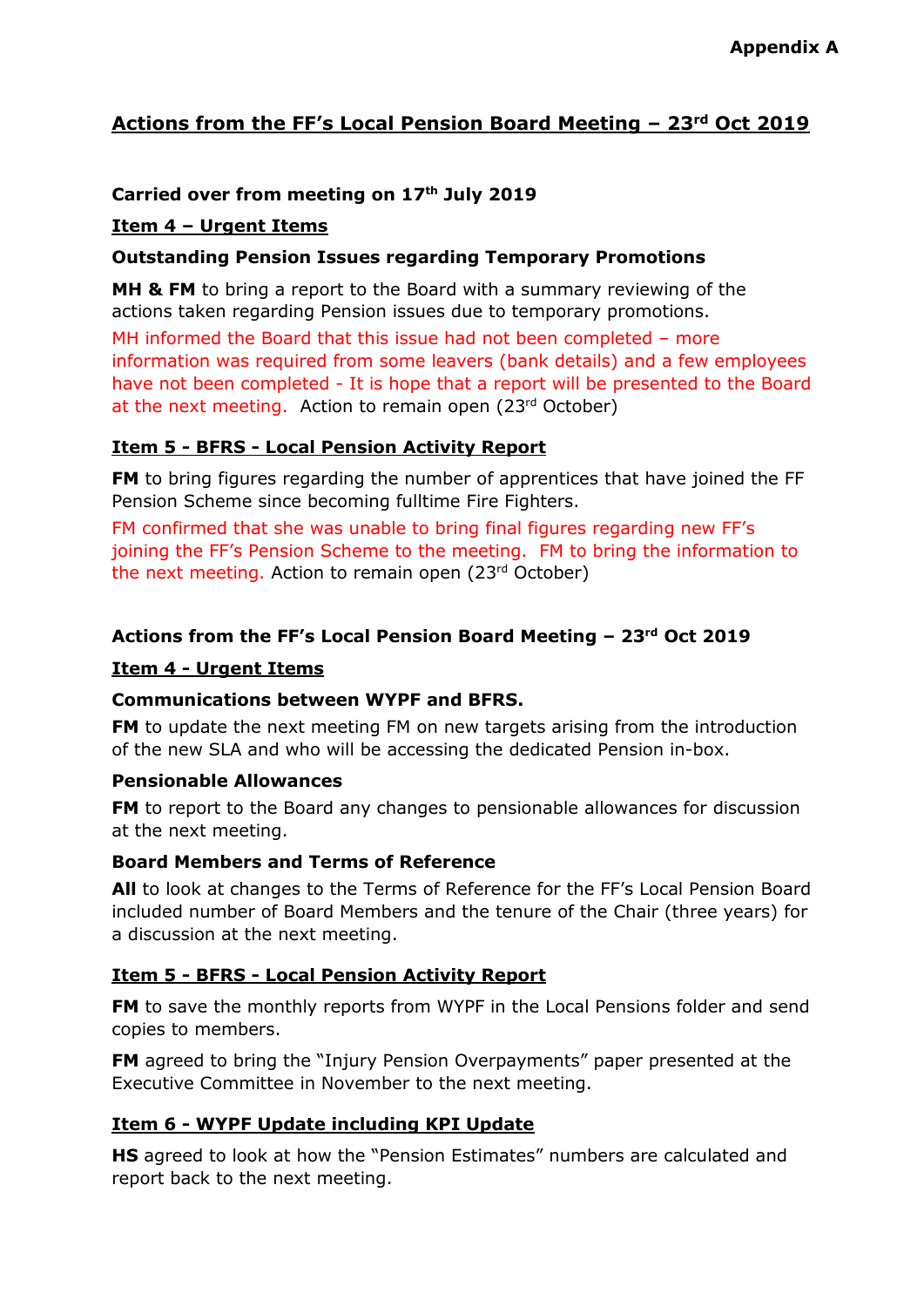# **Item 8 - National Pension Update**

**All Board Members -** HS advised that all Board Members look at the TPR's Survey results published in July 2019 and discuss at the next meeting as the TPR have been making random visits to FRS Local Pension Boards.

**CB** to add to the next agenda.

# **Item 9 - Risk and Breaches Register Updates.**

**HS** to send copy of the "Risk Trend Report" that other Pensions Boards are using.

**CB and CJ** to look at adapting the report for use at BFRS.

# **Item 10 - Communications and Training Needs**

**CJ** to try and arrange Pension's training with either Clair Hay or Clair Alcock asap, may be at the next meeting in January.

**All** to send information regarding training/seminars/conferences attended to CJ so information can be added to Training Spreadsheet.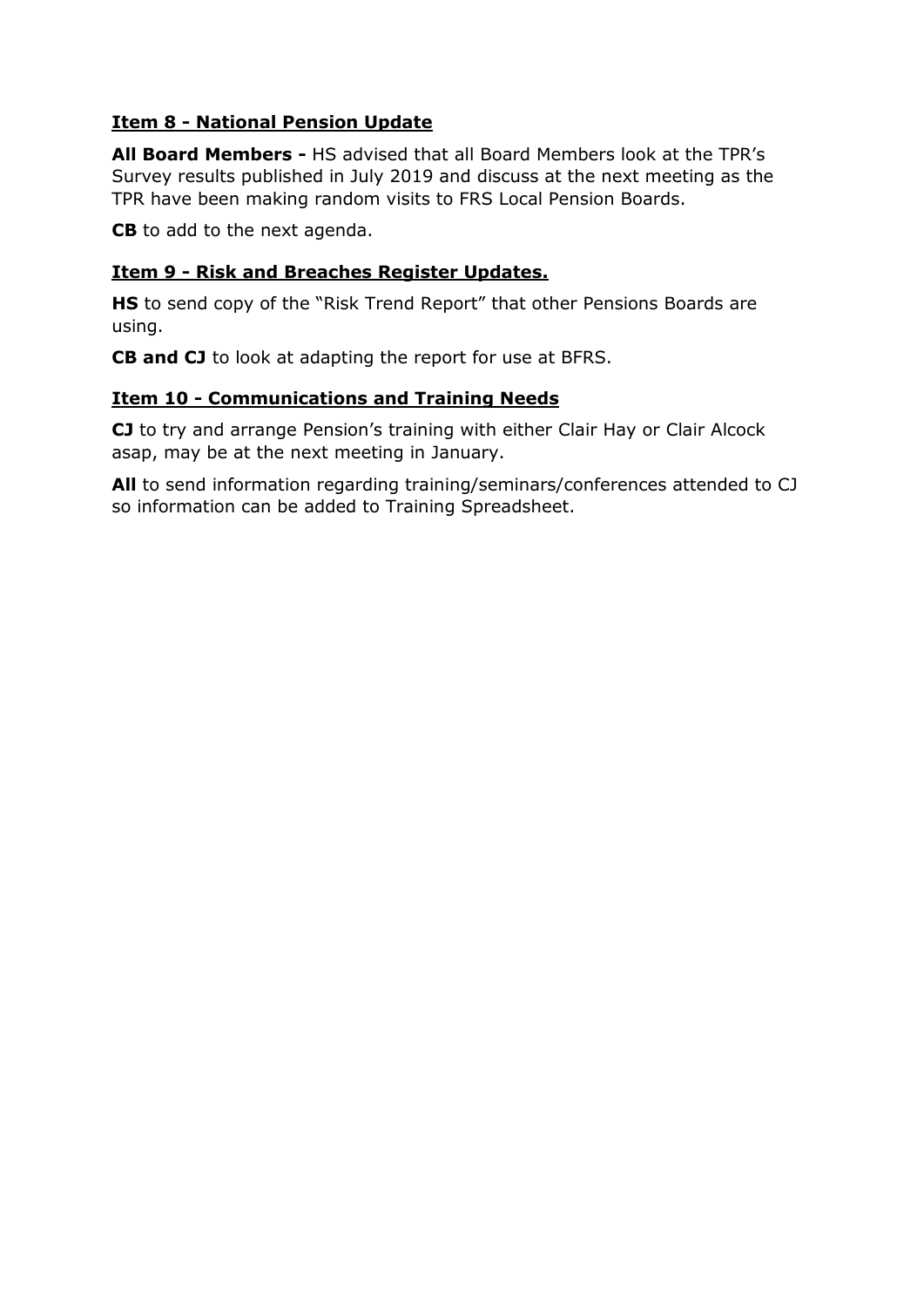# **Buckinghamshire & Milton Keynes Fire Authority Fire Fighters Local Pension Board Meeting**

# **23rd October 2019 Minutes of meeting**

**Present:** Calum Bell (CB) - Chair, Richard Priest (RP), Tony Cliffe (TC), Chris Wycherley (CW) Simon Tuffley (ST) & Marcus Hussey (MHu)

**Also attending**: Mark Hemming (MH) Faye Mansfield (FM) and Helen Scargill (HG) – West Yorkshire Pension Fund (WYPF)

**Minutes:** Caroline Jordan (CJ)

| <b>Item</b>             |                                                                                                                                                                                                                                                           | <b>Action</b> |
|-------------------------|-----------------------------------------------------------------------------------------------------------------------------------------------------------------------------------------------------------------------------------------------------------|---------------|
| $\mathbf{1}$            | <b>Apologies for Absence:</b>                                                                                                                                                                                                                             |               |
|                         | No apologies                                                                                                                                                                                                                                              |               |
|                         | CB asked if any Board Members objected to the appointment<br>of Simon Tuffley (ST) to the Board. There were no objections.                                                                                                                                |               |
|                         | CB welcomed Simon Tuffley (ST) to the Fire Fighters Local<br>Pension Board.                                                                                                                                                                               |               |
| $\overline{\mathbf{2}}$ | <b>Minutes from Previous Meeting</b>                                                                                                                                                                                                                      |               |
|                         | The minutes from the meeting held on the 17 <sup>th</sup> July 2019 were<br>agreed.                                                                                                                                                                       |               |
|                         | All but 2 actions were completed from $17th$ July. The two<br>outstanding actions have been carried over for completion for<br>the next meeting on 29 <sup>th</sup> January 2020. For more information<br>see the action log.                             |               |
|                         | Item 4 - Urgent Items<br>Outstanding Pension Issues regarding Temporary Promotions<br>MH & FM to bring a report to the Board with a summary<br>reviewing of the actions taken regarding Pension issues due to<br>temporary promotions.                    |               |
|                         | <b>Item 5 - BFRS - Local Pension Activity Report</b><br>FM to bring figures regarding the number of apprentices that<br>have joined the FF Pension Scheme since becoming fulltime<br>Fire Fighters.                                                       |               |
| 3                       | <b>Declarations of Interest</b>                                                                                                                                                                                                                           |               |
|                         | No new declarations of interest declared.                                                                                                                                                                                                                 |               |
| 4                       | <b>Urgent Items</b>                                                                                                                                                                                                                                       |               |
|                         | <b>Ill Health Retirement</b><br>CW asked HS for an update on ill health retirement<br>calculations. The FBU were suggesting that different<br>calculation was required. HS informed the meting that at<br>present the calculation would remain unchanged. |               |
|                         | <b>Communications between WYPF and BFRS.</b><br>HS raised some issues regarding communications between<br>BFRS & WYPS. Some e-mails are going to a general HR in-box<br>or personal in-boxes, so work is being overlooked or not going                    |               |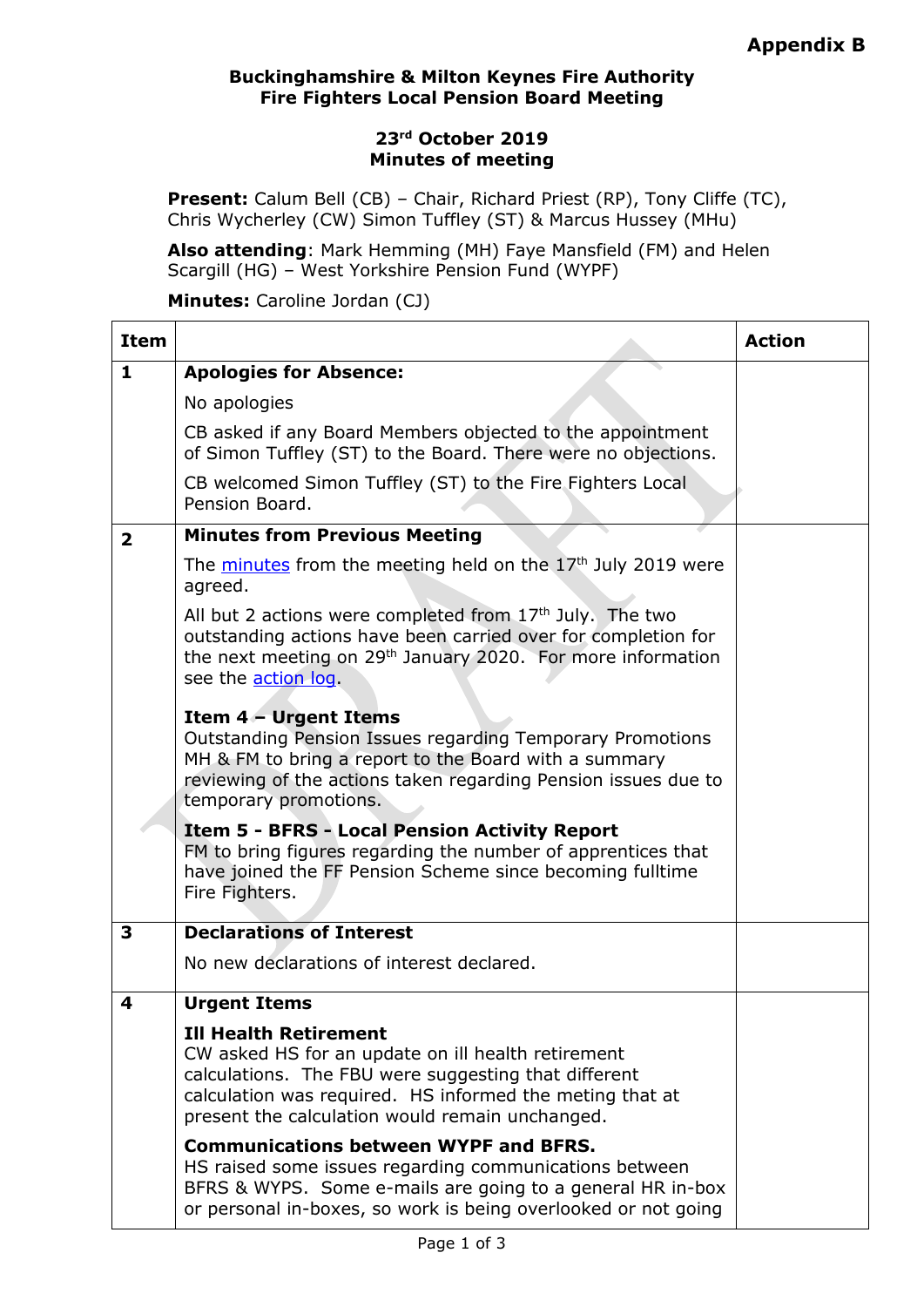|   | to the right person. Following meetings with BFRS and WYPF<br>it has been decided to introduce an WYPF in-box to ensure<br>that all e-mails are centralised.                                                                                                                                                                                                            |           |
|---|-------------------------------------------------------------------------------------------------------------------------------------------------------------------------------------------------------------------------------------------------------------------------------------------------------------------------------------------------------------------------|-----------|
|   | BFRS are also looking at introducing a revised SLA between<br>BFRS and WYPF. This will help to show what is expected of<br>both WYPF and BFRS.                                                                                                                                                                                                                          |           |
|   | It was agreed that at the next meeting FM will update the<br>Board on new targets arising from the introduction of the new<br>SLA and who will be accessing the dedicated in-box.                                                                                                                                                                                       | <b>FM</b> |
|   | <b>Pensionable Allowances</b><br>BFRS and WYPF will also be looking at all Firefighters<br>allowances so a full register showing what allowances are<br>pensionable can be published. FM agreed to report back to<br>the Board for discussion at the next meeting.                                                                                                      | <b>FM</b> |
|   | <b>Split Pensions</b><br>CW asked about the changes to Split pensions. HS confirmed<br>that letters had gone out to all effected. If any Firefighters are<br>unhappy or have not received a letter they should get in touch<br>so it can be looked at.                                                                                                                  |           |
|   | <b>Board Members and Terms of Reference</b><br>CB raised the Term of Reference for the FF's Local Pension<br>Board and asked if the Board should look at them again.<br>Issues discussed included how many people needed on the<br>Board and the tenure of the Chair (three years). CB asked<br>that everyone thought about this for discussion at the next<br>meeting. | All       |
| 5 | <b>BFRS - Local Pension Activity Report</b>                                                                                                                                                                                                                                                                                                                             |           |
|   | FM updated the meeting on the figures available regarding FF's<br>pension schemes.                                                                                                                                                                                                                                                                                      |           |
|   | FM explained that sometimes the figures from WYPF and BFRS<br>did into agree as some of their reporting dates were different.<br>FM confirmed that BFRS receive a monthly report from WYPF,<br>but the date of the report varies. FM agreed to save the<br>monthly reports in the Local Pensions folder and send copies<br>to members.                                  | <b>FM</b> |
|   | FM also confirmed that an "Injury Pension Overpayments"<br>paper will be presented to the Executive Committee in<br>November. FM agreed to update the Board at the next<br>meeting.                                                                                                                                                                                     | <b>FM</b> |
| 6 | <b>WYPF Update including KPI Update</b>                                                                                                                                                                                                                                                                                                                                 |           |
|   | HS updated the Board on current issues and KPI's.                                                                                                                                                                                                                                                                                                                       |           |
|   | <b>KPI's:</b> There were two KPI's not meeting the set<br>targets.                                                                                                                                                                                                                                                                                                      |           |
|   | The "Deferred Benefits" KPI was not met due to older<br>more complicated cases taking longer than expected to<br>be completed. As these cases are completed the<br>targets will be meet as the newer straight forward<br>cases are being completed in the timescales expected.                                                                                          |           |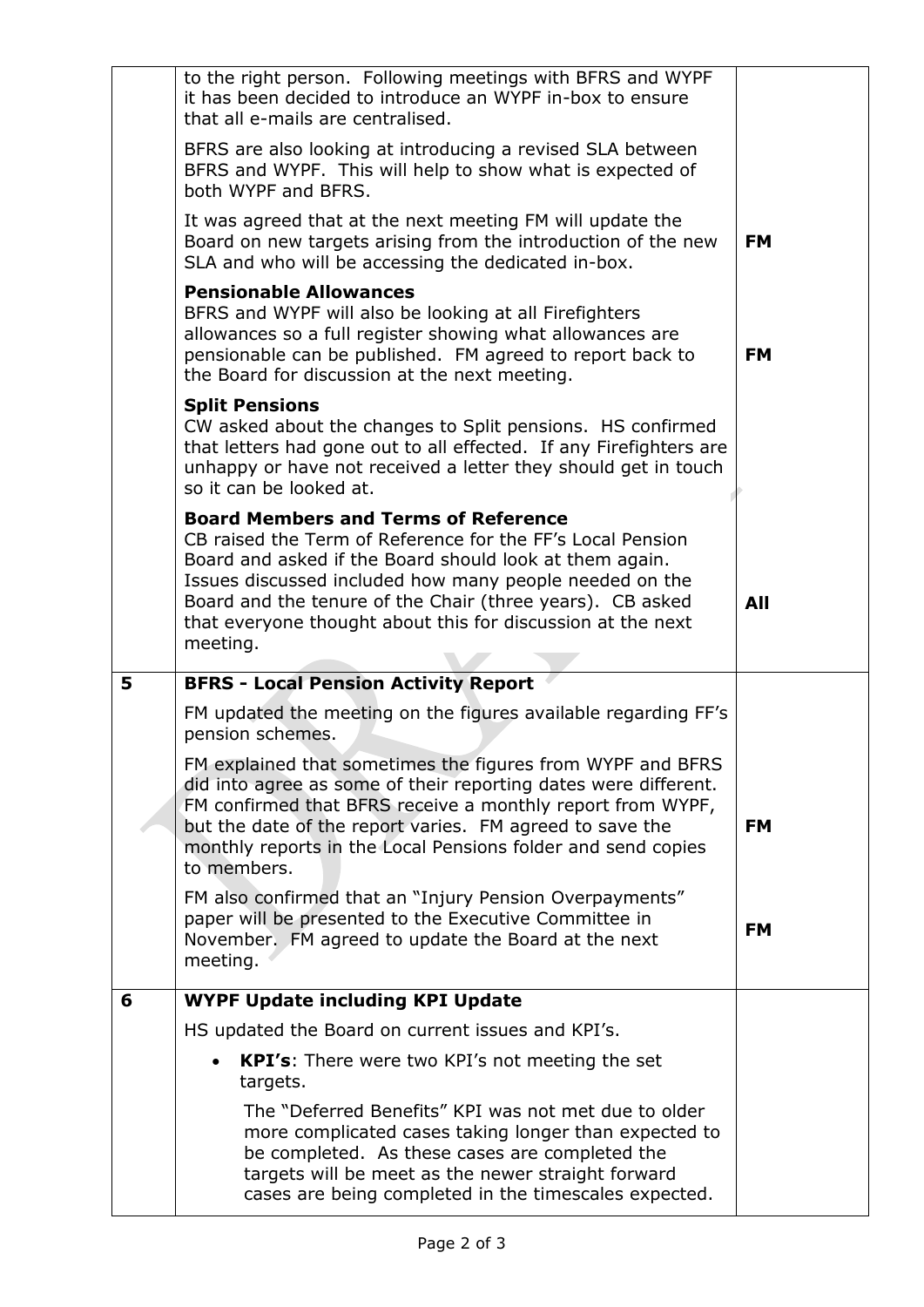|                         | The "Pension Estimates" were more difficult to explain<br>why targets had not been met. HS agreed to look at<br>how these were calculated and report back at the next<br>meeting.                                                                                | <b>HS</b>        |
|-------------------------|------------------------------------------------------------------------------------------------------------------------------------------------------------------------------------------------------------------------------------------------------------------|------------------|
|                         | Durham and Darlington FRS joined WYPF on 1 <sup>st</sup> October<br>2019.                                                                                                                                                                                        |                  |
| $\overline{\mathbf{z}}$ | <b>FPS Bulletins and Actions</b>                                                                                                                                                                                                                                 |                  |
|                         | <b>Bulletin 22:</b> No actions                                                                                                                                                                                                                                   |                  |
|                         | <b>Bulletin 23:</b> All actions completed                                                                                                                                                                                                                        |                  |
|                         | <b>Bulletin 24:</b> All actions completed                                                                                                                                                                                                                        |                  |
| 8                       | <b>National Pension Update</b>                                                                                                                                                                                                                                   |                  |
|                         | HS updated the meeting on national issues including:                                                                                                                                                                                                             |                  |
|                         | The McCloud pension case and how this affects the fire<br>service. FRS's will have to wait until the remedy has<br>been published to learn the full effect which is scheduled<br>for December 2019. The Home Office have published a<br>Q&A sheet on the case.   |                  |
|                         | The Annual Conference on 24 and 25 September. All<br>$\bullet$<br>presentations can be found on the LGA website.                                                                                                                                                 |                  |
|                         | The LPB have carried out some random supervisory<br>$\bullet$<br>visits to FRS Local Pension Boards. The Board should be<br>looking at the survey results published in July 2019 and<br>discuss them at the next Board meeting. CB to add to<br>the next agenda. | All<br><b>CB</b> |
| 9                       | <b>Risk and Breaches Register Updates.</b>                                                                                                                                                                                                                       |                  |
|                         | The Board looked at the Risk Register and discussed Risk 11<br>(Staff Availability).                                                                                                                                                                             |                  |
|                         | HS highlighted a Risk Trend Report that other Pensions Boards<br>have used. CB asked CJ to look at adapting the report for use<br>at BFRS. HS to send copy of report.                                                                                            | CB/CJ/HS         |
| 10                      | <b>Communications and Training Needs</b>                                                                                                                                                                                                                         |                  |
|                         | The Board discussed what training was required by members.<br>All agreed that either Clair Hay or Clair Alcock from the LGA<br>should be asked to BFRS for some training. CJ agreed to<br>arrange the training, may be at the next meeting in January.           | <b>CJ</b>        |
|                         | CJ asked if everyone can send her information regarding what<br>training/seminars/conferences they have attended so the<br>training spreadsheet can be updated. All agreed.                                                                                      | <b>ALL</b>       |
| 11                      | <b>Date of Next Meeting</b>                                                                                                                                                                                                                                      |                  |
|                         | RP confirmed that due to his position within BFRS changing he<br>had tendered his resigning from the Board and this would be<br>his last meeting.                                                                                                                |                  |
|                         | Wednesday 29th January 2020 - Meeting Room 3                                                                                                                                                                                                                     |                  |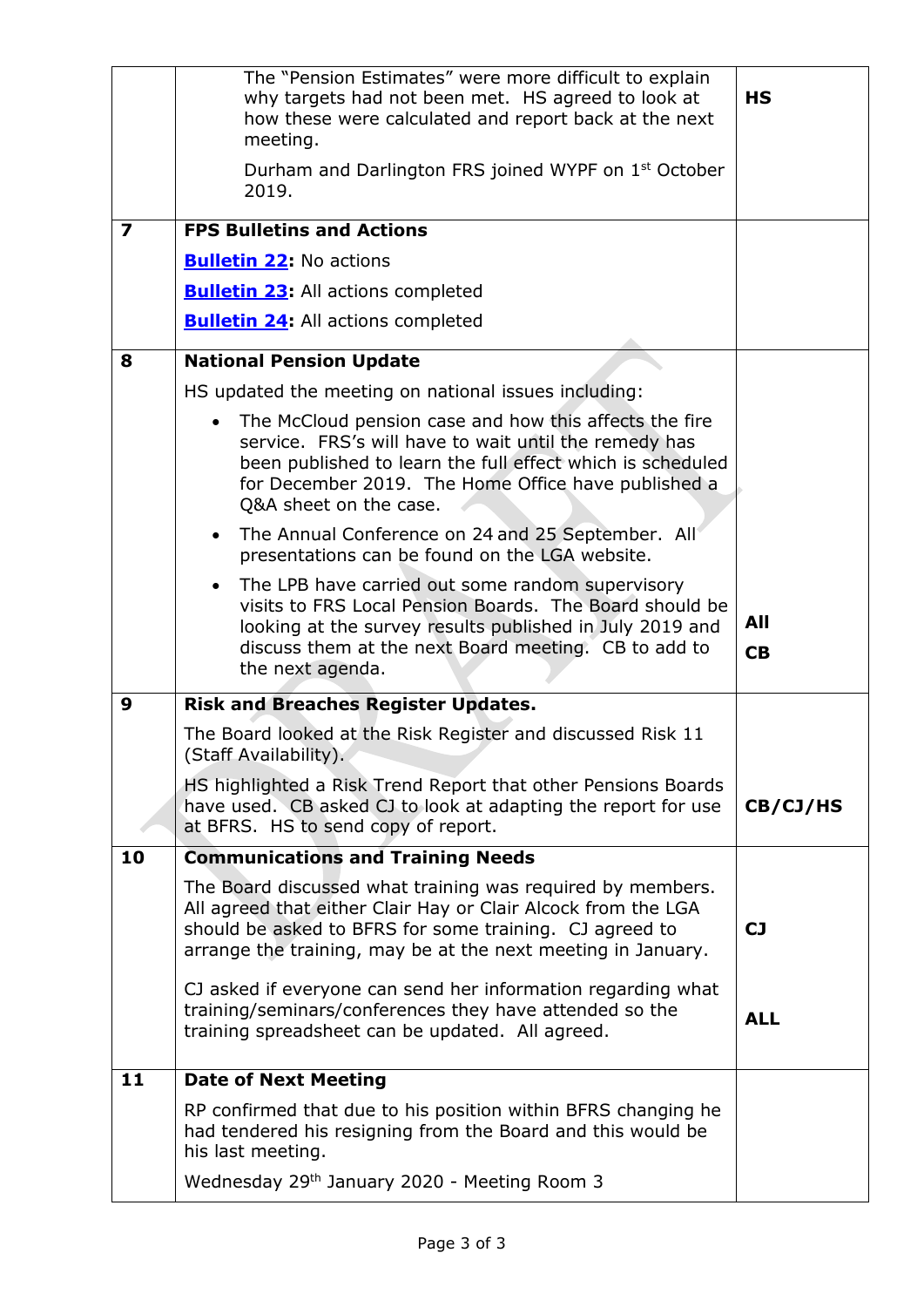Appendix C



# Public service governance and administration survey 2018

Commentary on results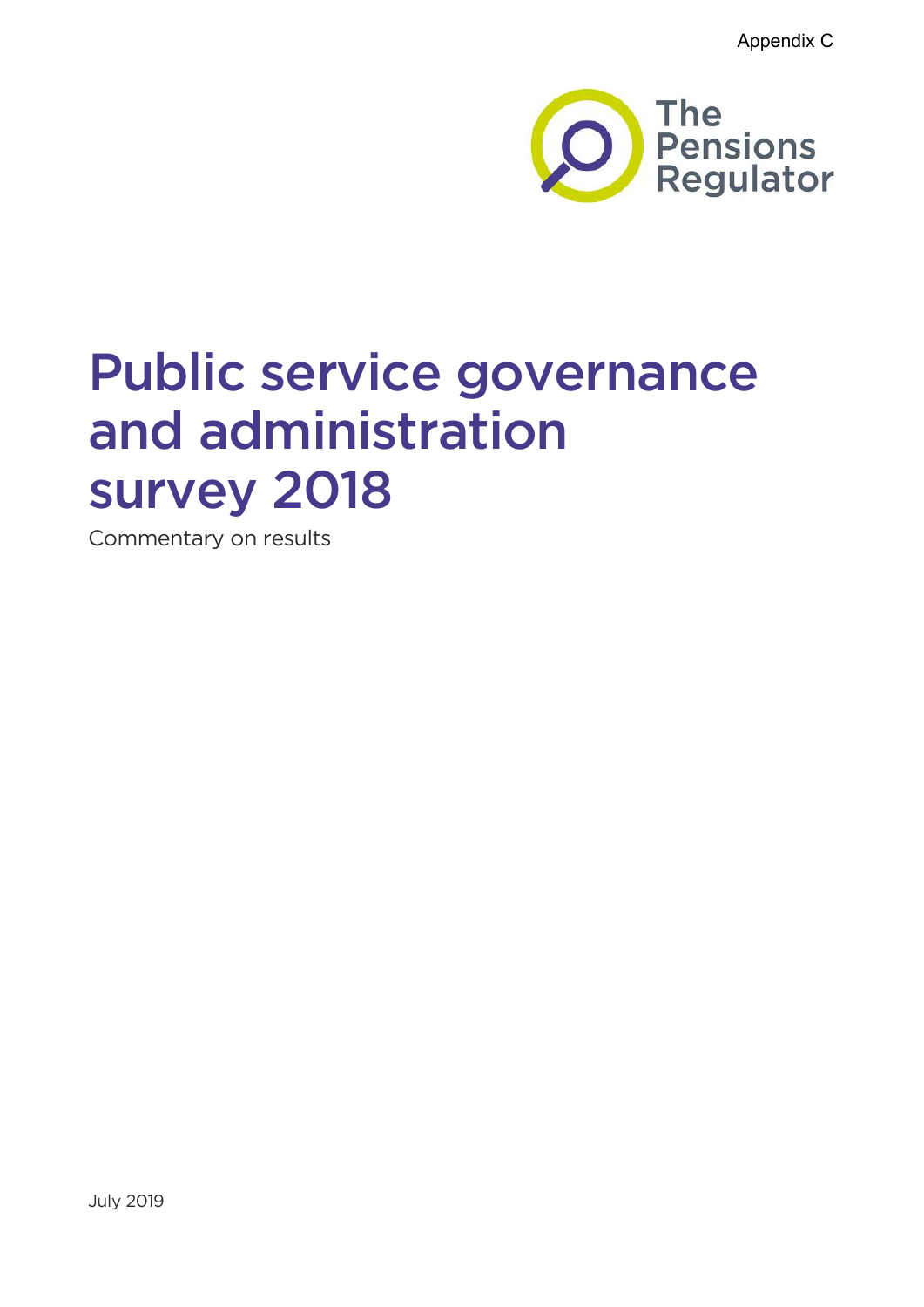# Background

Public service pension schemes provide pensions for nearly 17 million civil servants, judiciary, local government workers, teachers, health service workers, members of fire and rescue services, members of police forces and members of the armed forces.

Our code of practice 14 sets out the standards we expect of the people who manage these schemes. Our aim is to improve standards across the board, focusing our interventions on the schemes that we consider present the greatest risk.

In the past year we have engaged with a number of pension scheme managers and pension board members. This, together with one-to-one relationships with large schemes, has helped to inform our understanding of the landscape.

To gather further information about public service pension schemes, we carried out our fourth annual governance and administration survey in November and December 2018. Previous surveys identified that key features of good governance were becoming more commonplace across public sector schemes. In the latest survey, we looked in more depth into how these features were operating in practice.

The survey findings support our existing assessment that the top risks in this landscape are around governance, record keeping, and member communications. They also identify cyber security as a significant issue requiring attention.

The survey is anonymous by default, although scheme representatives can attribute their answers so that we and/or their Scheme Advisory Board can see them. We do not take direct regulatory action based on the answers given, but the answers in aggregate may inform our regulatory approach.

This commentary accompanies the full research report which details all the survey results. It is intended to draw out the key points and areas of concern we have identified. Scheme managers should read the full results of the survey to understand more about the issues highlighted in this statement.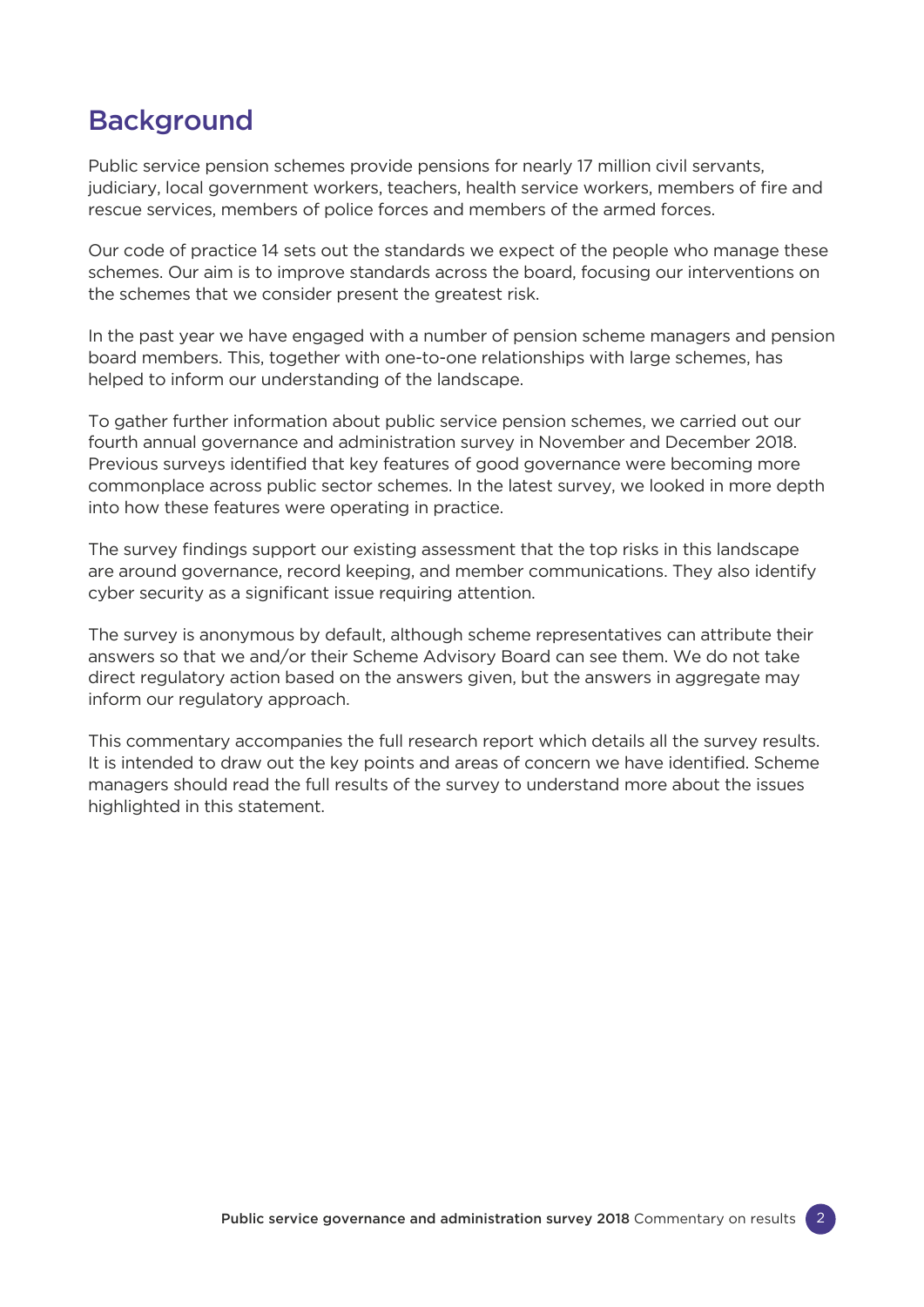# Key issues

Three-quarters (74%) of public service schemes had all six of our key processes in place, an improvement on previous years. However, it is disappointing that the remainder of schemes still did not have all six of these simple measures in place.

# Pension Board meetings

Only half of schemes had four or more pension board meetings in the previous 12 months. We have previously highlighted that scheme governing bodies should meet at least quarterly. We are concerned that irregular meetings may be an indicator of poorlygoverned schemes. We note that Fire schemes had both infrequent meetings and were the most likely cohort to postpone meetings. We expect to see an improvement in this area.

# Knowledge and understanding

Almost all respondents believed that the scheme manager and pension board had access to all the knowledge and skills necessary to run the scheme and were more confident than in previous years that they had sufficient time and resources to do so. However, the survey results did not fully support this view. Only in four-fifths (82%) of schemes did the scheme manager and pension board evaluate the board's knowledge and understanding at least annually. Furthermore, 39% of schemes saw recruitment, training and retention of staff and knowledge as a barrier to improving their governance and administration over the next 12 months, and 47% cited lack of resources or time. We see this lack of knowledge and resources as a key reason for scheme managers not being able to drive the improvements that we expect.

The concerns expressed by respondents about knowledge and understanding may partly be driven by the significant annual turnover in pension board members. On average schemes reported that 20% of the total positions on their pension board had left in the previous 12 months. The loss of knowledge and understanding that this represents is significant. It is essential that pension boards have documented processes in place to ensure the preservation of knowledge and should carry out a skills analysis to assess the areas where their knowledge may be weakest. This will also highlight situations where there is a concentration of knowledge in particular individuals. This will help in the recruitment of members with the knowledge, skills and experience required. Pension boards should also ensure that they have all appropriate training in place for new recruits to build their own understanding.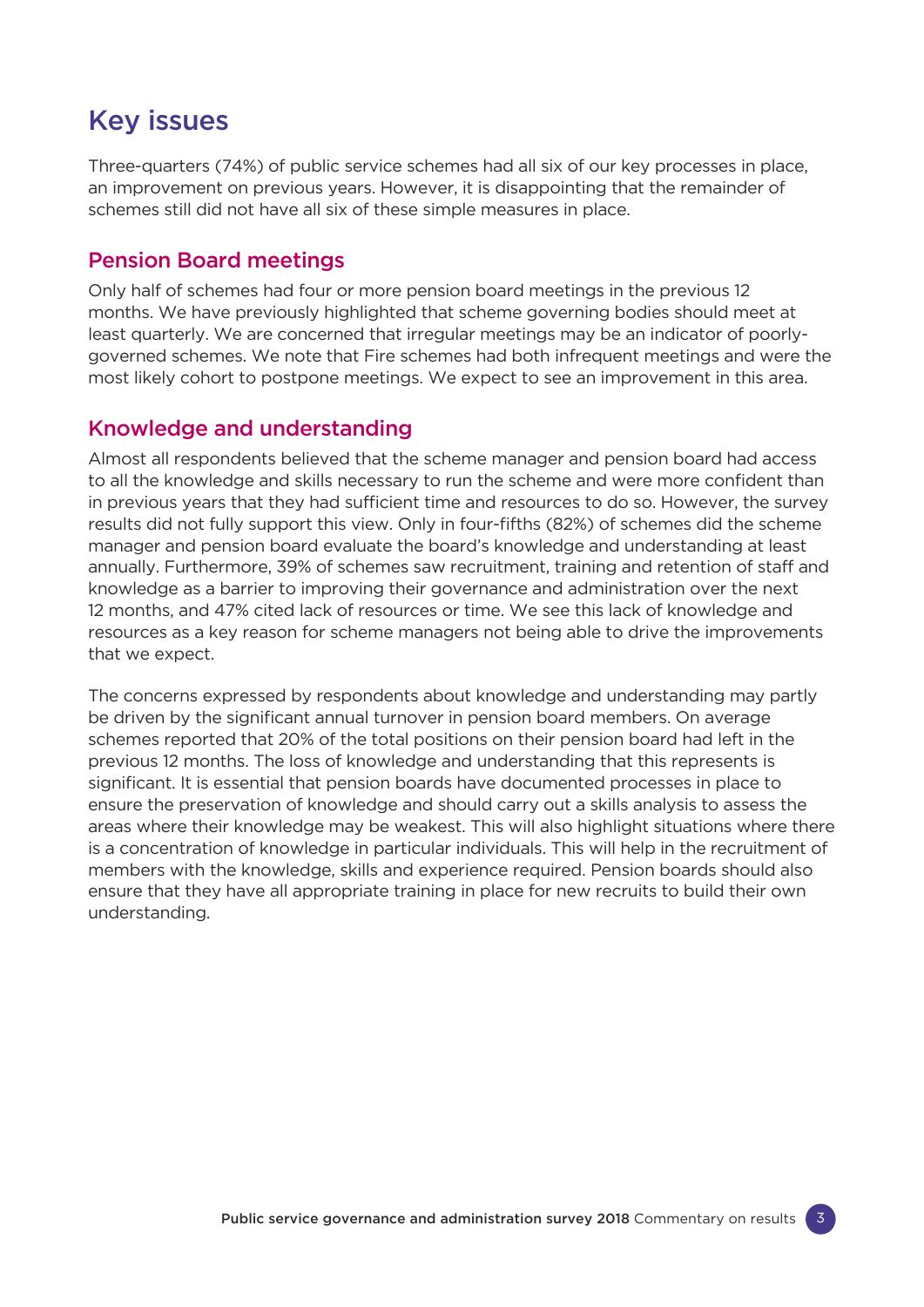# Board membership

We have very significant concerns about 11 schemes that reported that at the time they completed the survey they were operating with fewer pension board members than required by their respective scheme regulations. The situation appears to have been temporary in most cases until new pension board members could be recruited. In the meantime, however, these schemes were breaching the law. We urge scheme managers to maintain a pension board with more than the minimum number of members to avoid this situation. They should also take steps to ensure that pension board members are recruited before a vacancy exists to enable an effective handover to take place.

# Risk registers

While more schemes had a risk register than in previous years, it does not appear that every scheme recognises their value. Only half of schemes had reviewed their exposure to new and existing risks at least quarterly in the previous 12 months. The risk register should be a living document that recognises how risks are emerging, developing and being mitigated or controlled. The pension board and scheme manager are key players in identifying and controlling risks, and a review of the risk register should form part of every meeting.

# Collecting data

We expected to see that multi-employer schemes had lower levels of employers presenting data in a timely or accurate and complete manner. This was borne out by the survey findings, although some single employer Police and Fire schemes also reported that they were facing issues. However, we feel that some schemes, particularly the local government schemes, could do more to facilitate the collection of data. Only half of Local Government schemes said that all their employers submitted data electronically and just two-fifths said that all their employers submitted their data monthly. Monthly electronic data submission should be the default for all schemes and we recommend that schemes take steps to put this in place. Aligning data submission with payroll cycles makes it easier for employers to comply as information can be provided as part of the payroll process. Current practices that allow data to be submitted by annual paper return increase the burden for both participating employers and the schemes processing that data. Paper schedules also increase the chances of mistakes occurring that take longer to rectify.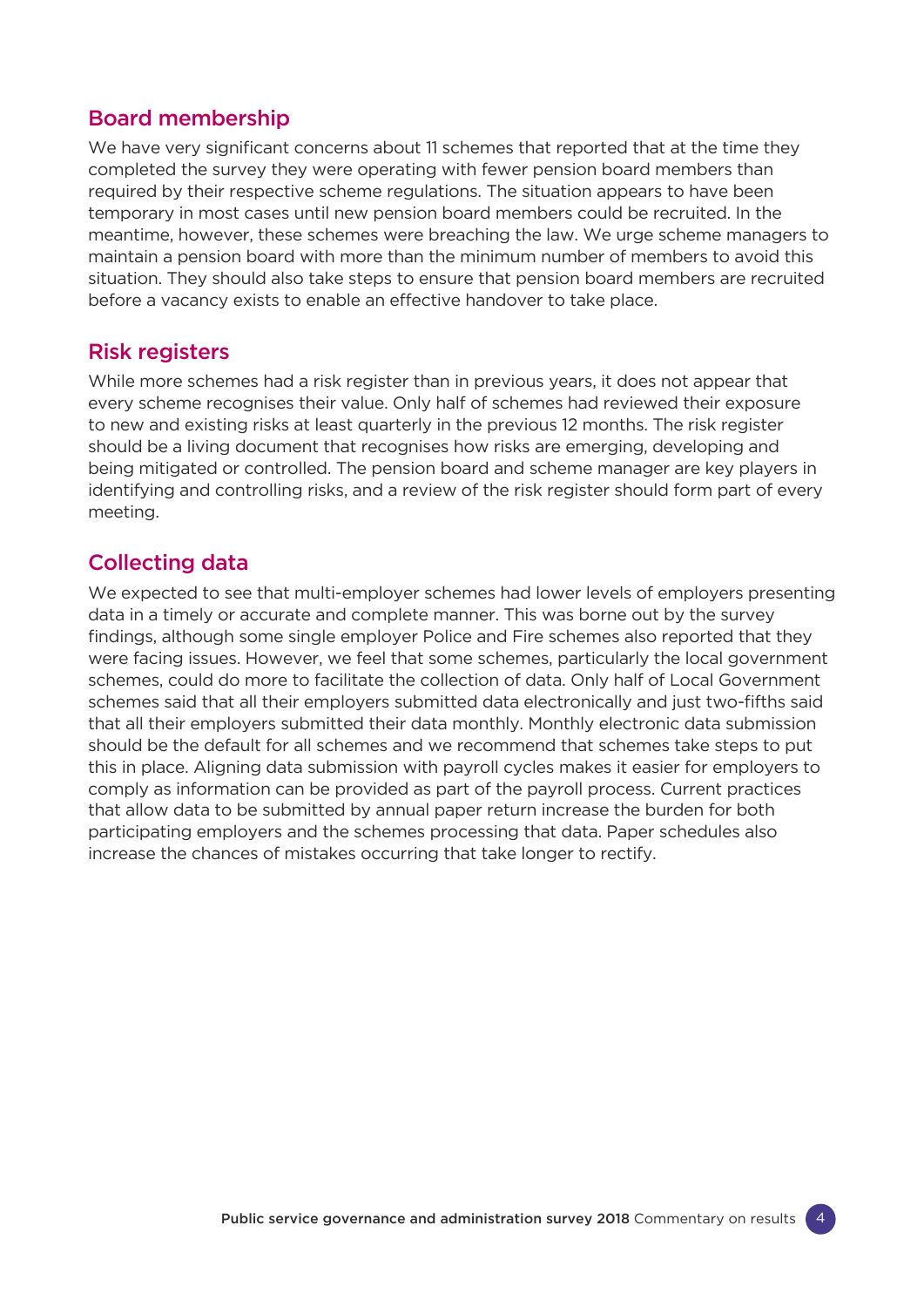# Cyber security

In recent years we have asked schemes to recognise the importance of cyber security. The survey found that there were generally high levels of compliance with basic security measures such as system and access controls and policies on data and use of devices. However, these basic measures were not universal - for example, 17% of schemes did not report that they have controls restricting access to systems and data. A similar number (18%) did not report that they have systems controls such as firewalls, antivirus or software updates. Around half of schemes said that they had experienced a cyber breach or attack in the previous 12 months. The majority of these involved staff receiving fraudulent emails or being directed to fraudulent websites and attacks that try to take down websites or online services.

It is vital that schemes also consider their cyber footprint. Pension schemes share large amounts of data with third parties such as administrators, actuaries, employers and legal advisors. An awareness of the security processes that these bodies have in place is necessary too. Cyber security is not just about reducing the risk of incidents occurring, but also requires preparation for when things go wrong. Schemes need to have an incident response plan in place, and the scheme manager must be aware of the contingencies in place. The lack of pension boards and scheme managers who received regular updates on cyber risks, incidents and controls indicates that this risk is still not being taken seriously.

# Data quality

Around three-quarters of schemes that had reviewed their common data in their most recently completed review said that they had identified problems with it. This is lower than we would expect, given that common data includes addresses which can rapidly become out of date. We therefore think it is likely that schemes are not reporting on all elements of common data. Fewer Police schemes reported identifying issues with their common and scheme specific data in their most recently completed review than other cohorts. We are aware that data cleansing has been a focus for Police schemes for some time now and we trust that their results indicate that a well-functioning and effective data cleansing process has now been widely adopted. To ensure comparability within cohorts, we support the work of Scheme Advisory Boards to develop a common definition and standard for their schemes to report on.

# Annual benefit statements

There was a general improvement in the number of annual benefit statements issued on time again this year. However, there is still considerable scope for improvement by schemes in this area. We are troubled by the 10% of schemes (15% of Local Government schemes) that did not report that all the annual benefit statements they sent out in 2018 contained all the data required by regulations. We understand that schemes may be taking this action to meet the 31 August deadline for issuing statements. In our view however, deliberately sending out a statement with missing or incorrect data is worse than sending out an accurate statement late. Those schemes that have given us a Breach of Law report in relation to annual benefit statements in recent years have typically had a plan to get their statements out very soon after the deadline, for the few members it affected. We are unlikely to take action on the basis of a breach of law report on its own where there is a reasonable plan for rectification of the situation.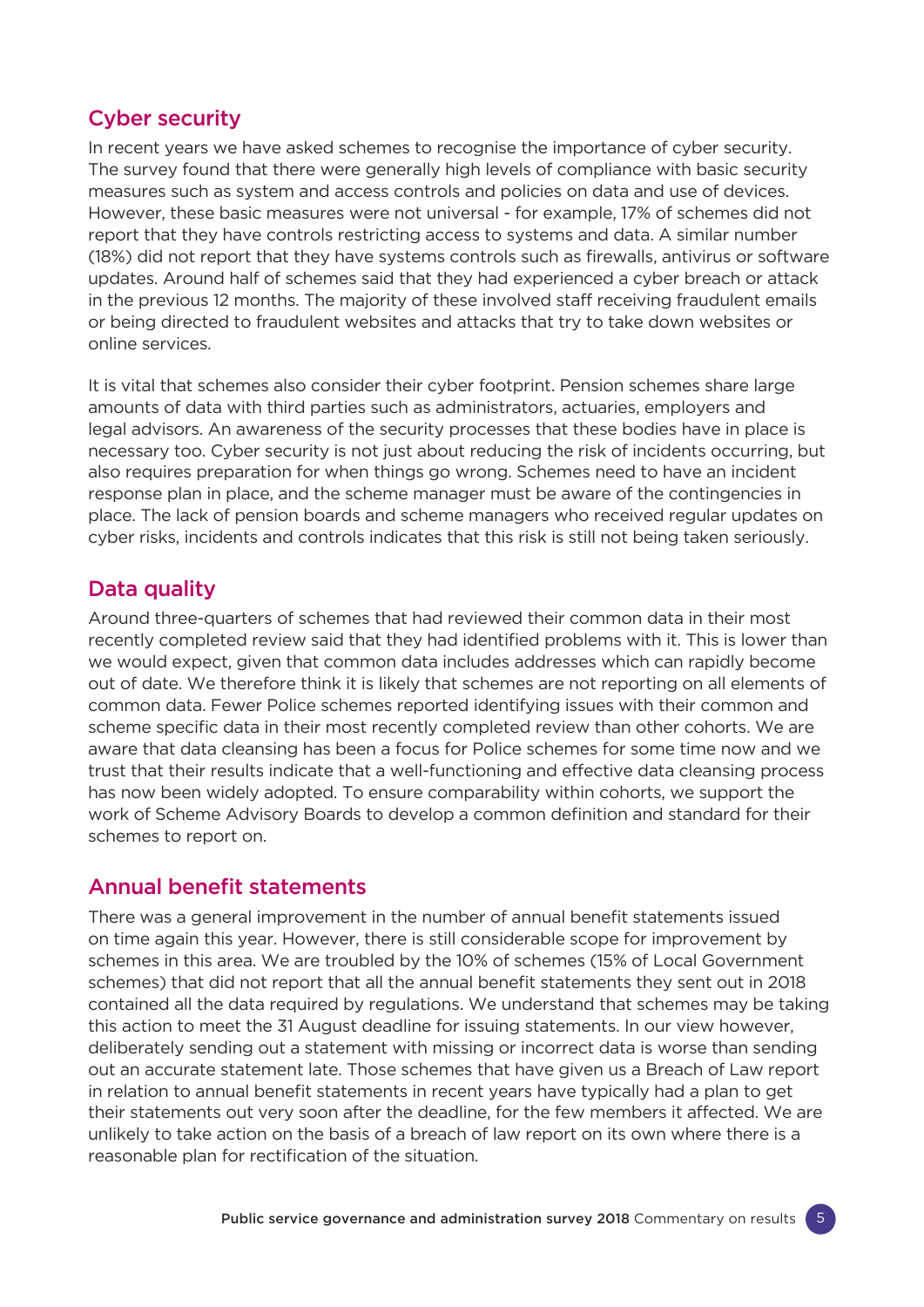# Administration

Pension boards have two fundamental responsibilities - to oversee both the governance and administration of the scheme. A board that is failing to meet its basic responsibilities by not having administration as a feature of every meeting is failing in one of its fundamental functions. We are pleased to see that more schemes are giving administration the attention it deserves, with three-quarters of schemes considering it at every pension board meeting in the previous 12 months. We do still see some space for improvement in the locally administered (Police, Fire and Local Government) schemes, however. It is notable that most of the complaints received by schemes continue to stem from poor administration. This might be around disputes or queries about the amount of benefit paid, slow or ineffective communication, delays to benefit payments, or inaccuracies or disputes around pension value or definitions. Pension boards should continue to ensure that administration is considered on every agenda to identify persistent and emerging issues, and to advise the scheme manager to make improvements.

# Conclusion

The pattern of results this year indicates that while pension boards have managed to drive improvements in some areas, they continue to struggle in many others. The locally administered schemes appear to find it particularly hard to meet their responsibilities. There are a variety of reasons for this depending on the exact circumstances of the scheme. Scheme managers and pension boards need to drive improvements in the key areas highlighted here. Some are more straightforward than others but taken together will improve the running of the scheme. We suggest that pension boards, scheme managers and scheme advisory boards examine ways in which collaboration and sharing of resources can deliver better governance and administration.

The information gathered in the survey will be used to inform our regulatory initiatives with all schemes. Over the course of the next year some public service schemes will experience greater engagement from us through our new supervisory processes. This new range of regulatory tools and techniques, which includes one-to-one relationships with schemes of strategic importance and broader scheme supervision and thematic work, helps clarify our expectations of schemes on whom millions of savers rely.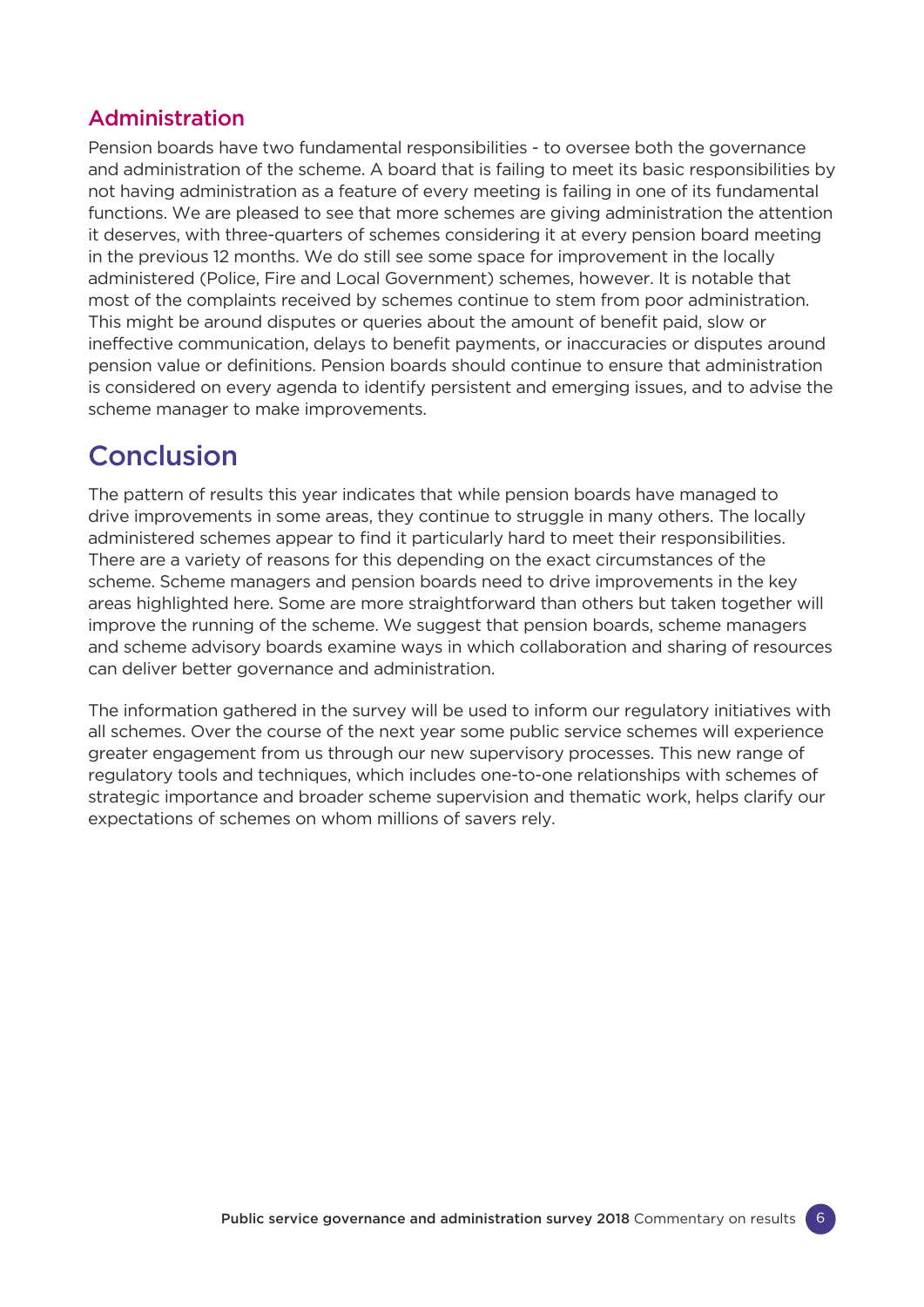# How to contact us

Napier House Trafalgar Place Brighton BN1 4DW

# www.tpr.gov.uk

# www.trusteetoolkit.com

Free online learning for trustees

# www.pensionseducationportal.com

Free online learning for those running public service schemes



#### Public service governance and administration survey 2018 Commentary on results

©The Pensions Regulator July 2019 www.tpr.gov.uk

You can reproduce the text in this publication as long as you quote The Pensions Regulator's name and title of the publication. Please contact us if you have any questions about this publication. This document aims to be fully compliant with WCAG 2.0 accessibility standards and we can produce it in Braille, large print or in audio format. We can also produce it in other languages.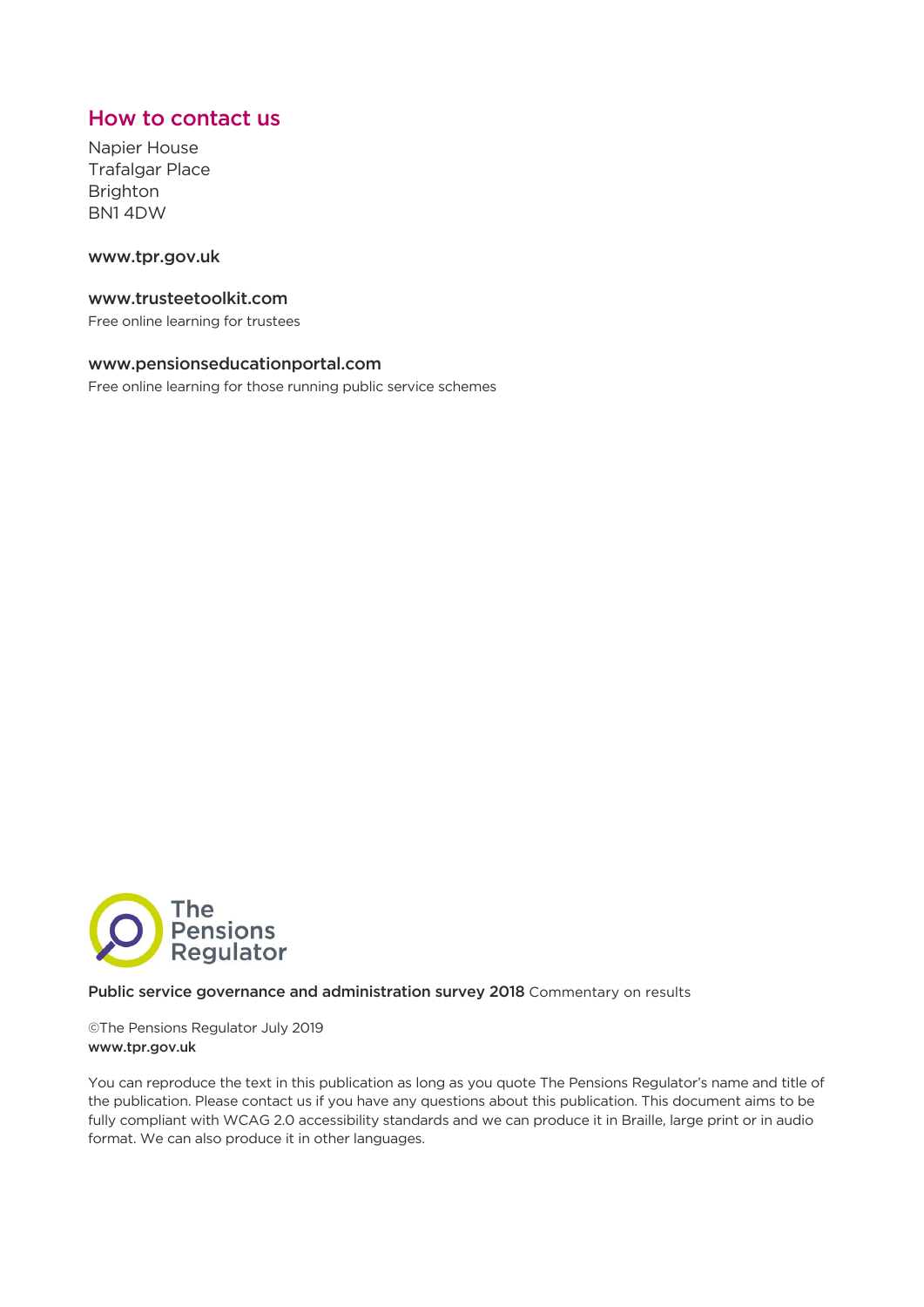# **The Pensions Regulator**

# **Public Service Governance and Administration Survey 2019**

**This document is intended to be used as a guide to help you gather the information required for the survey. Please note, however, that we need you to complete the questionnaire through the online survey link contained in your invitation email.**

**Thank you for taking the time to complete this survey. Please answer the questions in relation to the scheme referenced in your invitation email. Where the scheme is locally administered, we mean the sub-scheme or fund administered by the local scheme manager.** 

**Your responses will be kept anonymous unless you consent otherwise at the end of the survey. Linking your scheme name to your answers will help inform The Pensions Regulator's (TPR's) engagement with you in the future.**

**This survey should be completed by the scheme manager or by another party on behalf of the scheme manager. They should work with the pension board chair to complete it, and other parties (e.g. the administrator) where appropriate.**

**There is a space at the end of the survey to add comments about your answers where you feel this would be useful.**

# **SECTION A – GOVERNANCE**

**The first set of questions is about how your pension board works in practice.**

# A1. EVERYONE TO ANSWER

**Does your scheme have a documented policy to manage the pension board members' conflicts of interest?**

*Please select one answer only*

- 1. Yes  $\checkmark$
- 2. No
- 3. Don't know

# A2. EVERYONE TO ANSWER

**Does your scheme maintain a register of pension board members' interests?**

*Please select one answer only*

- 1. Yes  $\checkmark$
- 2. No
- 3. Don't know

# A3. EVERYONE TO ANSWER

**(in the last 12 months)**

**Focusing on the scheme's pension board meetings in the last 12 months, please tell us the following:**

*Please write in the number for each of a-c below*

| a) | Number of board meetings that were scheduled<br>to take place (in the last 12 months)        |  |
|----|----------------------------------------------------------------------------------------------|--|
| b) | Number of board meetings that actually took<br>place (in the last 12 months)                 |  |
| C) | Number of board meetings that were attended<br>by the scheme manager or their representative |  |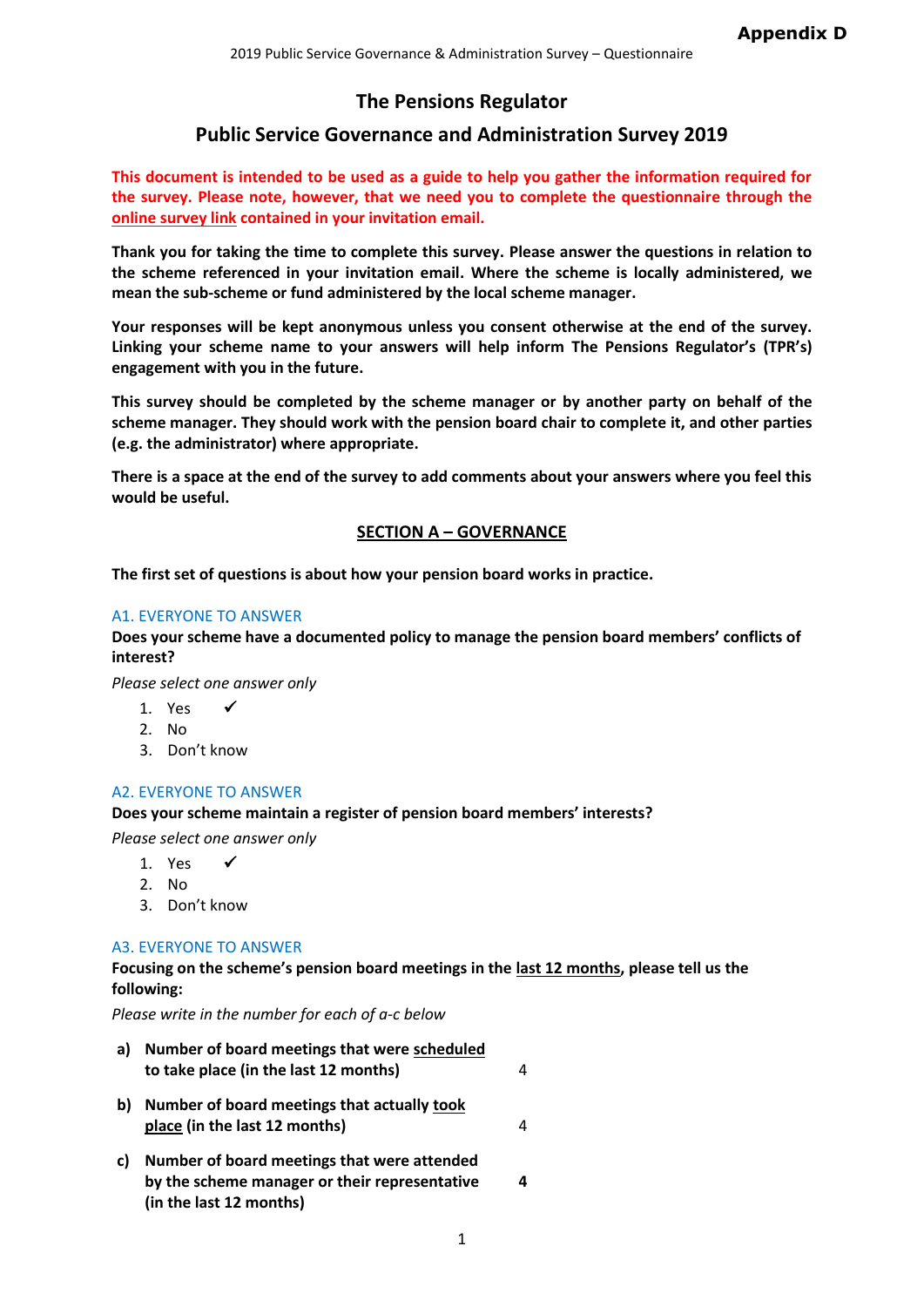#### A4. EVERYONE TO ANSWER

**Do the scheme manager and pension board have sufficient time and resources to run the scheme properly?**

*Please select one answer only*

- 1. Yes  $\checkmark$
- 2. No
- 3. Don't know

# A5. EVERYONE TO ANSWER

**Do the scheme manager and pension board have access to all the knowledge, understanding and skills necessary to properly run the scheme?**

*Please select one answer only*

- 1. Yes  $\checkmark$
- 2. No
- 3. Don't know

# A6. EVERYONE TO ANSWER

**How often does the scheme manager or pension board carry out an evaluation of the knowledge, understanding and skills of the board as a whole in relation to running the scheme?** 

*Please select one answer only*

- 1. At least monthly
- 2. At least quarterly
- 3. At least every six months
- 4. At least annually
- **5.** Less frequently
- 6. Never
- 7. Don't know

# A7. EVERYONE TO ANSWER

**On average, how many hours of training per year does each pension board member have in relation to their role on the pension board?**

*Please write in the number below*

2 – 3 hours per year

# A8. EVERYONE TO ANSWER

**Does the pension board believe that in the last 12 months it has had access to all the information about the operation of the scheme it has needed to fulfil its functions?**

*Please select one answer only*

- 1. Yes  $\checkmark$
- 2. No
- 3. Don't know

# A9. EVERYONE TO ANSWER

**Is the pension board able to obtain sufficient specialist advice on the following matters when it needs to?**

| Please select one answer per row |                       | YΑς | חו | Don't know |
|----------------------------------|-----------------------|-----|----|------------|
|                                  | Administration        |     |    |            |
|                                  | <b>Cyber security</b> |     |    |            |
|                                  | Legal                 |     |    |            |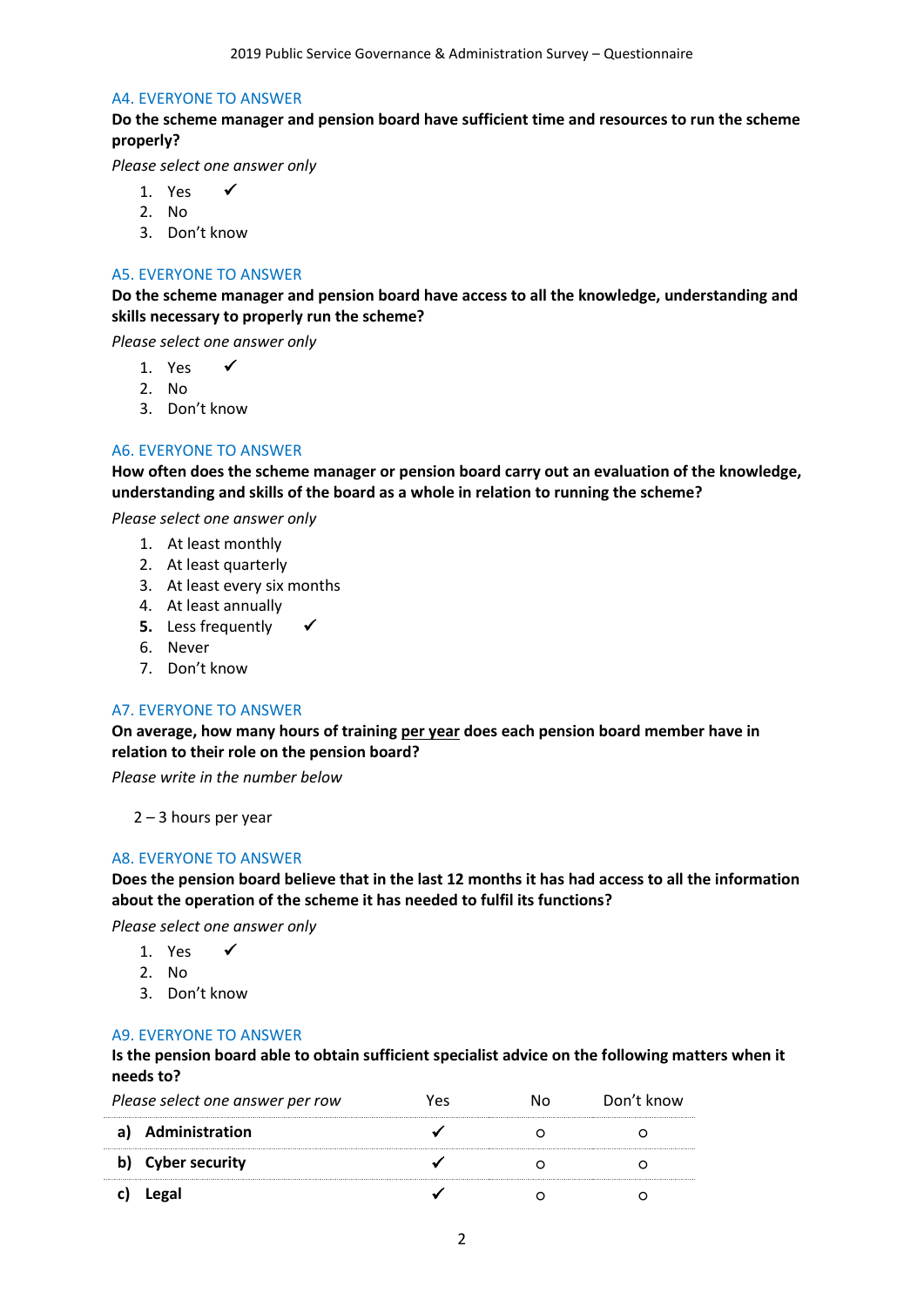#### A10. EVERYONE TO ANSWER

**Focusing on the composition of your pension board, please tell us the following:** *Please write in the number for each of a-d below*

| a) | <b>Number of current board members</b>                                           |  |
|----|----------------------------------------------------------------------------------|--|
| b) | Number of vacant positions on the board                                          |  |
| C) | Number of members that have left the board<br>in the last 12 months              |  |
| d) | Number of members that have been appointed<br>to the board in the last 12 months |  |

# A11. EVERYONE TO ANSWER

**Does the scheme have a succession plan in place for the members of the pension board?**

*Please select one answer only*

- 1. Yes  $\checkmark$
- 2. No
- 3. Don't know

# A12. EVERYONE TO ANSWER

**Has the scheme manager delegated the responsibility for making the day-to-day decisions needed to run the scheme to another person?**

*Please select one answer only*

- 1. Yes  $\checkmark$
- 2. No
- 3. Don't know

#### **SECTION B – MANAGING RISKS**

#### **The next set of questions is about managing risks.**

# B1. EVERYONE TO ANSWER

**Does your scheme have its own documented procedures for assessing and managing risk? Please select 'No' if your scheme relies on your local authority's documented procedures for assessing and managing risk.**

*Please select one answer only*

- 1. Yes  $\checkmark$
- 2. No
- 3. Don't know

#### B2. EVERYONE TO ANSWER

**Does your scheme have its own risk register?**

**Please select 'No' if your scheme relies on your local authority's risk register.**

*Please select one answer only*

- 1. Yes  $\checkmark$
- 2. No
- 3. Don't know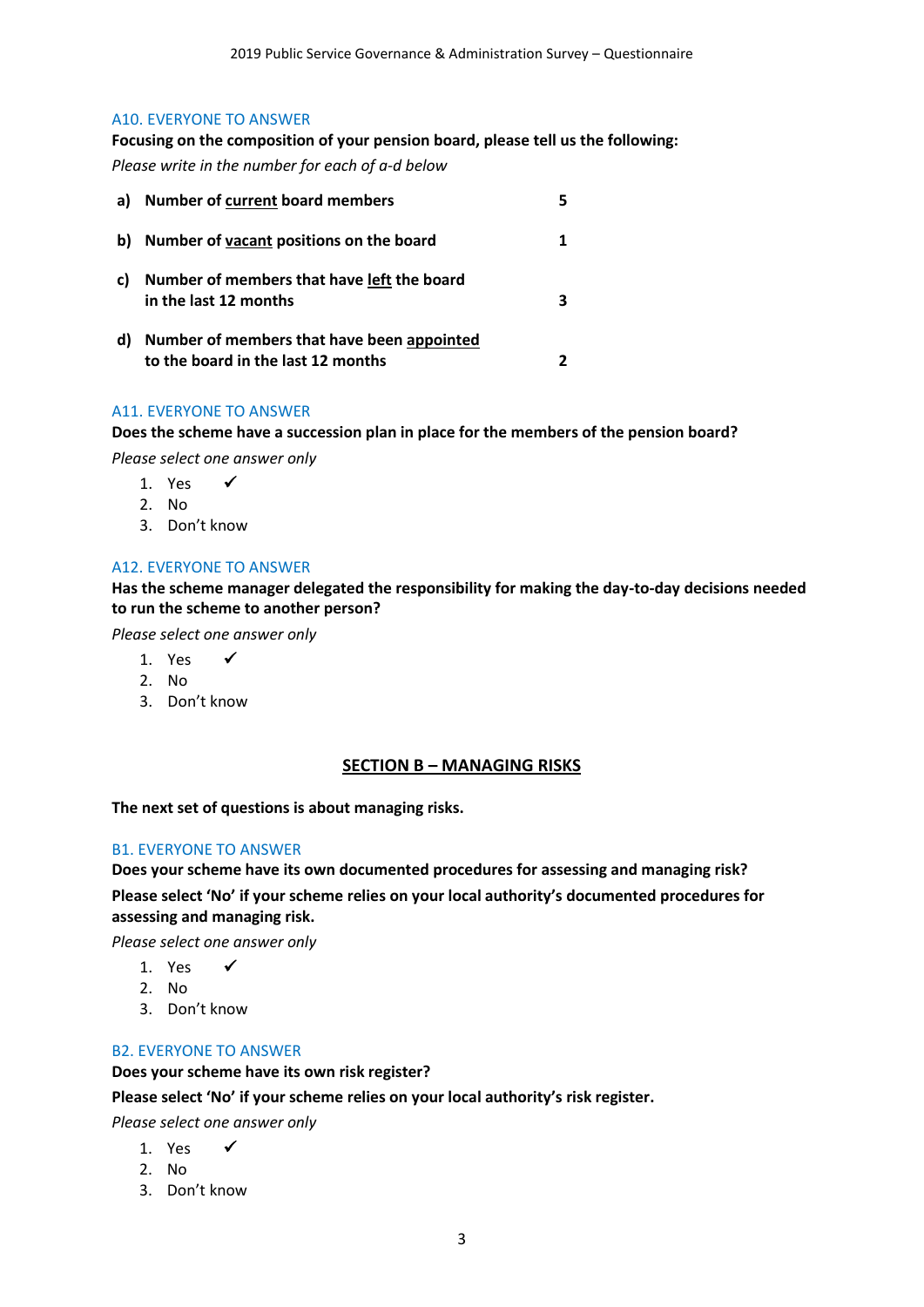# B3. EVERYONE TO ANSWER

**In the last 12 months, how many pension board meetings reviewed the scheme's exposure to new and existing risks?**

*Please write in the number below*

# **4**

# B4. EVERYONE TO ANSWER

**To what do the top three governance and administration risks on your register relate? If you do not have a risk register, please tell us to what the top three governance and administration risks facing your scheme relate.**

*Please select up to three options below*

- 1. Funding or investment
- 2. Record-keeping (i.e. the receipt and management of correct data)
- 3. Guaranteed Minimum Pension (GMP) reconciliation
- 4. Securing compliance with changes in scheme regulations
- 5. Production of annual benefit statements
- 6. Receiving contributions from the employer(s)
- 7. Lack of resources/time
- 8. Recruitment and retention of staff or knowledge
- 9. Lack of knowledge, effectiveness or leadership among key personnel
- 10. Poor communications between key personnel (board, scheme manager, administrator, etc.)  $\checkmark$
- 11. Failure of internal controls
- 12. Systems failures (IT, payroll, administration systems, etc.)
- 13. Cyber risk (i.e. the risk of loss, disruption or damage to a scheme or its members as a result of the failure of its IT systems and processes)
- 14. Administrator issues (expense, performance, etc.)
- 15. Other (please specify): ......................................................................................................
- 16. Don't know

# **SECTION C – ADMINISTRATION AND RECORD-KEEPING PROCESSES**

# **The next set of questions is about administration and record-keeping.**

# C1. EVERYONE TO ANSWER

# **Does the scheme have an administration strategy?**

*Please select one answer only*

- 1. Yes Our Scheme Administrator does
- 2. No
- 3. Don't know

# C2. EVERYONE TO ANSWER

# **Which of the following best describes the scheme's administration services?**

*Please select one answer only*

- 1. Delivered in house
- 2. Undertaken by another public body (e.g. a county council) under a shared service agreement or outsource contract  $\checkmark$
- 3. Outsourced to a commercial third party
- 4. Other
- 5. Don't know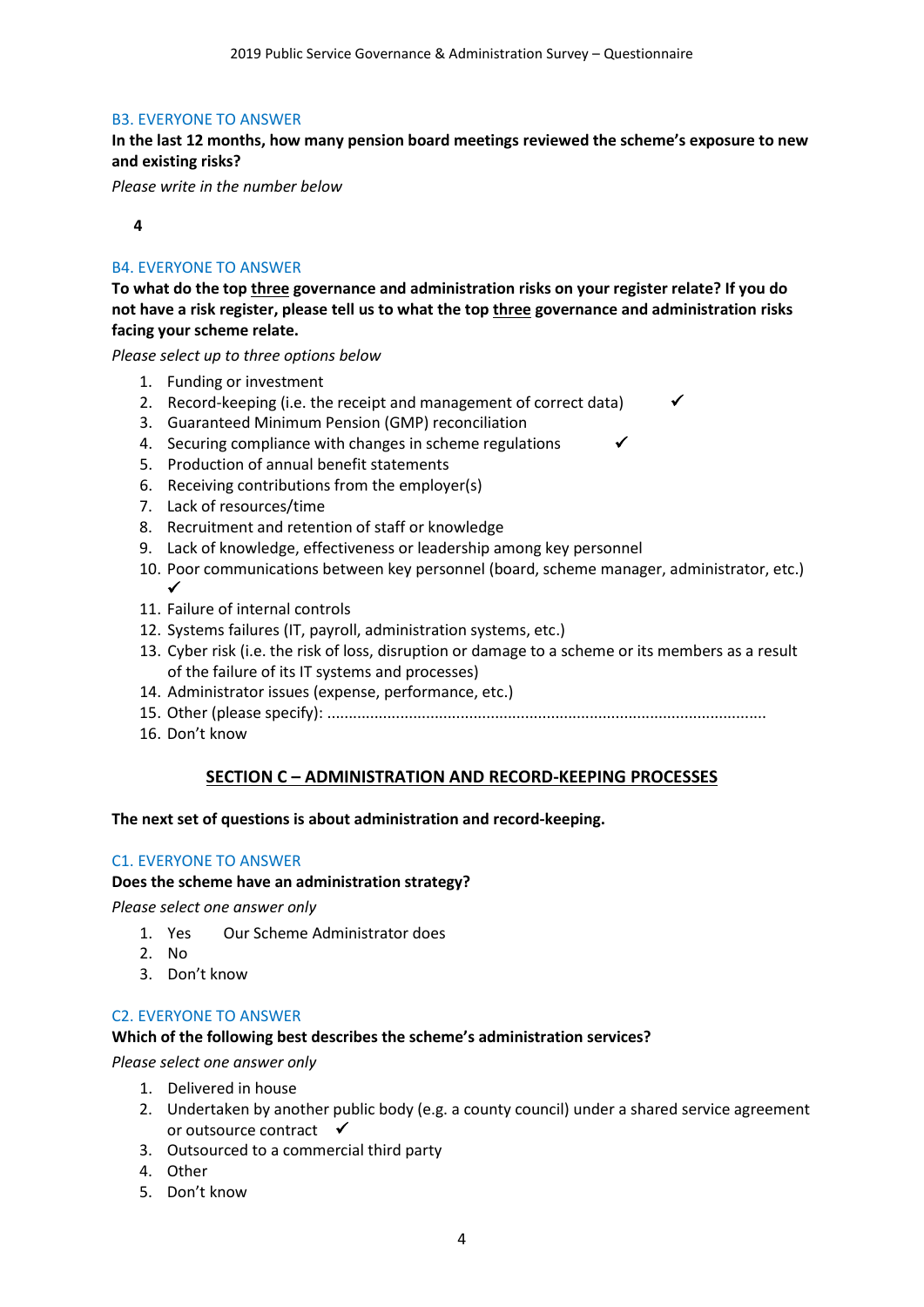# C3. EVERYONE TO ANSWER

# **Which of the following do you use to measure the performance of your administrators (whether in-house or outsourced)?**

*Please select all the options that apply*

- 1. Performance against a service level agreement or service schedule  $\checkmark$
- 2. Member satisfaction ratings
- 3. 'Right first time' statistics
- 4. Testing the accuracy of calculations
- 5. Analysis of errors
- 6. Complaints volumes and trends  $\checkmark$
- 7. Volumes of rework required
- 8. Assessing project delivery against initially agreed time and cost  $\checkmark$
- 9. Benchmarking against the market
- 10. Auditing administration functions and systems
- 11. None of these
- 12. Don't know

# C4. EVERYONE TO ANSWER

# **To what extent are the following processes automated?**

# **A process is automated if it is completed through the use of technology, for example through a software platform, with minimal human intervention.**

|    | Please select one answer per row            | Fully<br>automated | Mainly<br>automated<br>with some<br>manual<br>intervention | Mainly<br>done<br>manually | All done<br>manually | Don't<br>know |
|----|---------------------------------------------|--------------------|------------------------------------------------------------|----------------------------|----------------------|---------------|
| a) | Verification and input of<br>employer data  | $\circ$            |                                                            | $\circ$                    | $\circ$              | $\circ$       |
| b) | <b>Reconciliation of</b><br>contributions   | $\circ$            |                                                            | $\circ$                    | $\circ$              | $\circ$       |
| c) | Reporting - data quality                    |                    | $\circ$                                                    | $\circ$                    | $\circ$              | $\circ$       |
| d) | Reporting - complaints and<br><b>issues</b> | $\circ$            | $\circ$                                                    | ✔                          | $\circ$              | $\circ$       |
| e) | <b>Benefit value calculations</b>           | $\circ$            |                                                            | $\circ$                    | $\circ$              | $\circ$       |
| f) | <b>Transfer value calculations</b>          | $\circ$            |                                                            | $\circ$                    | $\circ$              | $\circ$       |
| g) | <b>Production of benefit</b><br>statements  | $\circ$            |                                                            | $\circ$                    | $\circ$              | $\circ$       |
| h) | Monitoring workload and<br>resourcing       | $\circ$            |                                                            | $\circ$                    | $\circ$              | $\circ$       |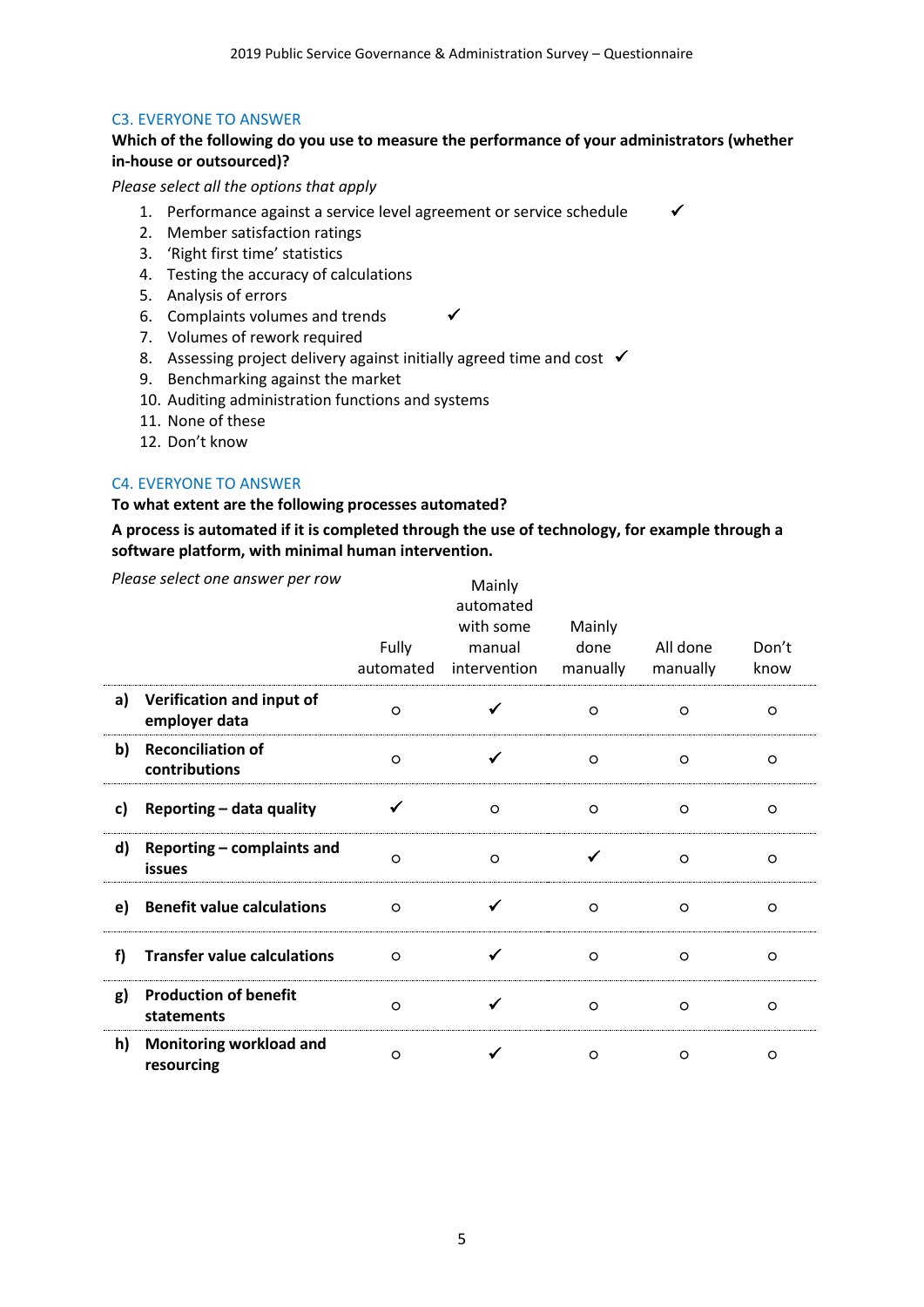# C5. EVERYONE TO ANSWER

# **What, if any, barriers do you face to automating more of the scheme's processes?**

*Please select all the options that apply*

- 1. Lack of suitable technology
- 2. Difficulty in integrating it with the scheme's existing systems
- 3. The initial set-up costs involved
- 4. Securing the necessary internal approval
- 5. Internal resistance to (further) automation
- 6. Lack of knowledge/expertise about how to implement this
- 7. Poor quality of the data
- 8. Other (please specify): **Time constraints and resource issues**
- 9. No barriers to automating more of the scheme's processes
- 10. Don't know

# C6. EVERYONE TO ANSWER

# **In the last 12 months, how many pension board meetings had administration as a dedicated item on the agenda?**

*Please write in the number below*

**4**

# C7. EVERYONE TO ANSWER

# **Do you have processes in place to monitor scheme records for all membership types on an ongoing basis to ensure they are accurate and complete?**

*Please select one answer only*

- 1. Yes  $\checkmark$
- 2. No
- 3. Don't know

# C8. EVERYONE TO ANSWER

# **Does the scheme have an agreed process in place with the employer(s) to receive, check and review data?**

*Please select one answer only*

- 1. Yes  $\checkmark$
- 2. No
- 3. Don't know

# C9. EVERYONE TO ANSWER

# **Is your scheme single employer or multi-employer?**

*Please select one answer only*

- 1. Single employer scheme (i.e. used by just one employer)
- **2.** Multi-employer scheme (i.e. used by several different employers)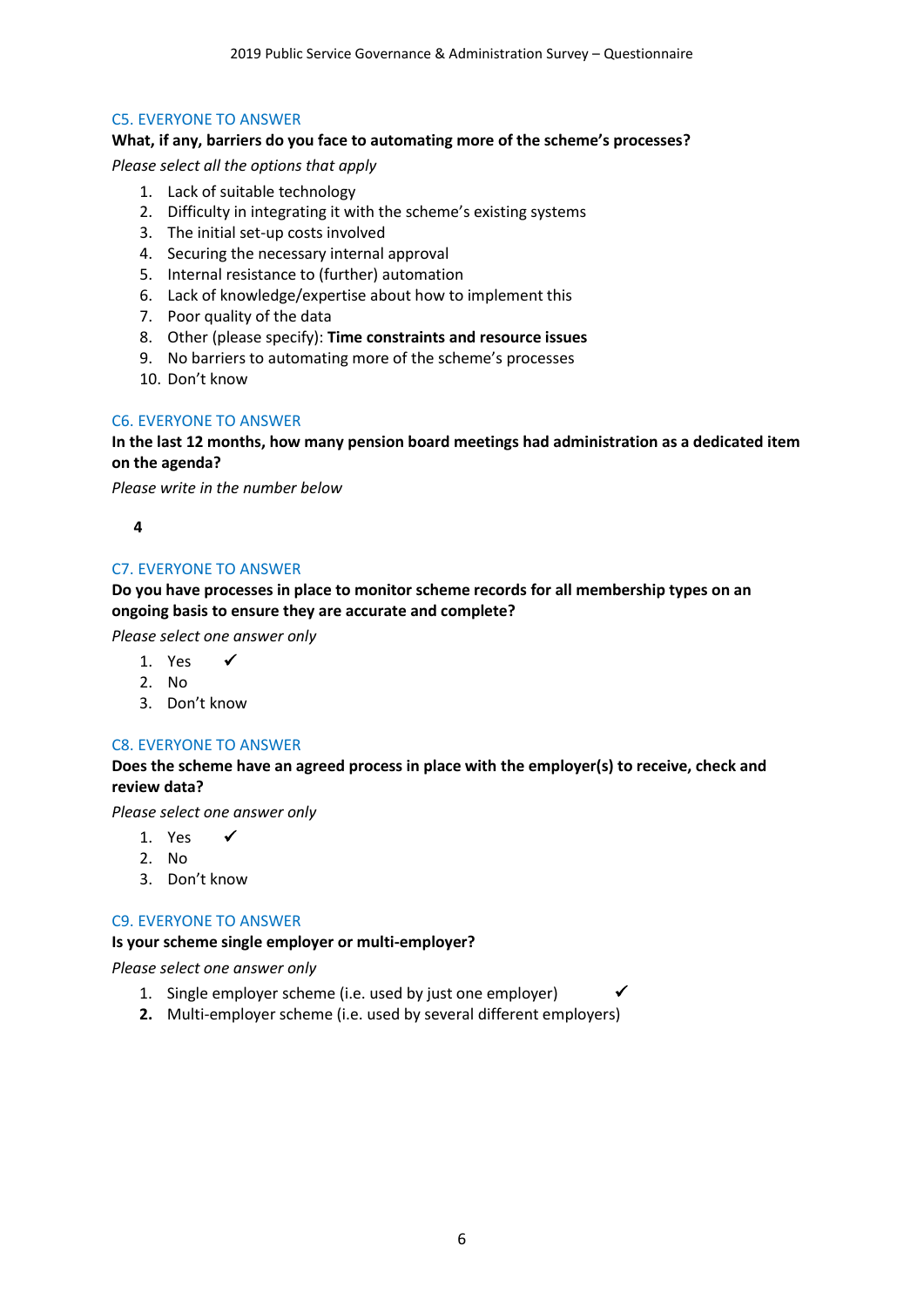# C10. ANSWER IF SINGLE EMPLOYER SCHEME (C9=1)

# **Does your participating employer…**

| Please select one answer per row |                                            | No l | Don't know |
|----------------------------------|--------------------------------------------|------|------------|
|                                  | a) Always provide you with timely data?    |      |            |
| b)                               | Always provide accurate and complete data? |      |            |
|                                  | c) Submit data to you monthly?             |      |            |
|                                  | d) Submit data to you electronically?      |      |            |

# C11. ANSWER IF MULTI-EMPLOYER SCHEME (C9=2)

# **What proportion of your scheme's employers…**

*Please write in the percentage (from 0% to 100%) for each of a-d below. If you do not know exactly, please give an approximate percentage.*

| a) Always provide you with timely data?          |     |
|--------------------------------------------------|-----|
| b) Always provide accurate and complete data?  % |     |
| c) Submit data to you monthly?                   | . % |
| d) Submit data to you electronically?            | . % |

# C12. EVERYONE TO ANSWER

# **Does the scheme have a process in place for monitoring the payment of contributions?**

*Please select one answer only*

- 1. Yes  $\checkmark$
- 2. No
- 3. Don't know

# C13. EVERYONE TO ANSWER

# **Does the scheme have a process in place for resolving contribution payment issues?**

*Please select one answer only*

- 1 Yes  $\checkmark$
- 2. No
- 3. Don't know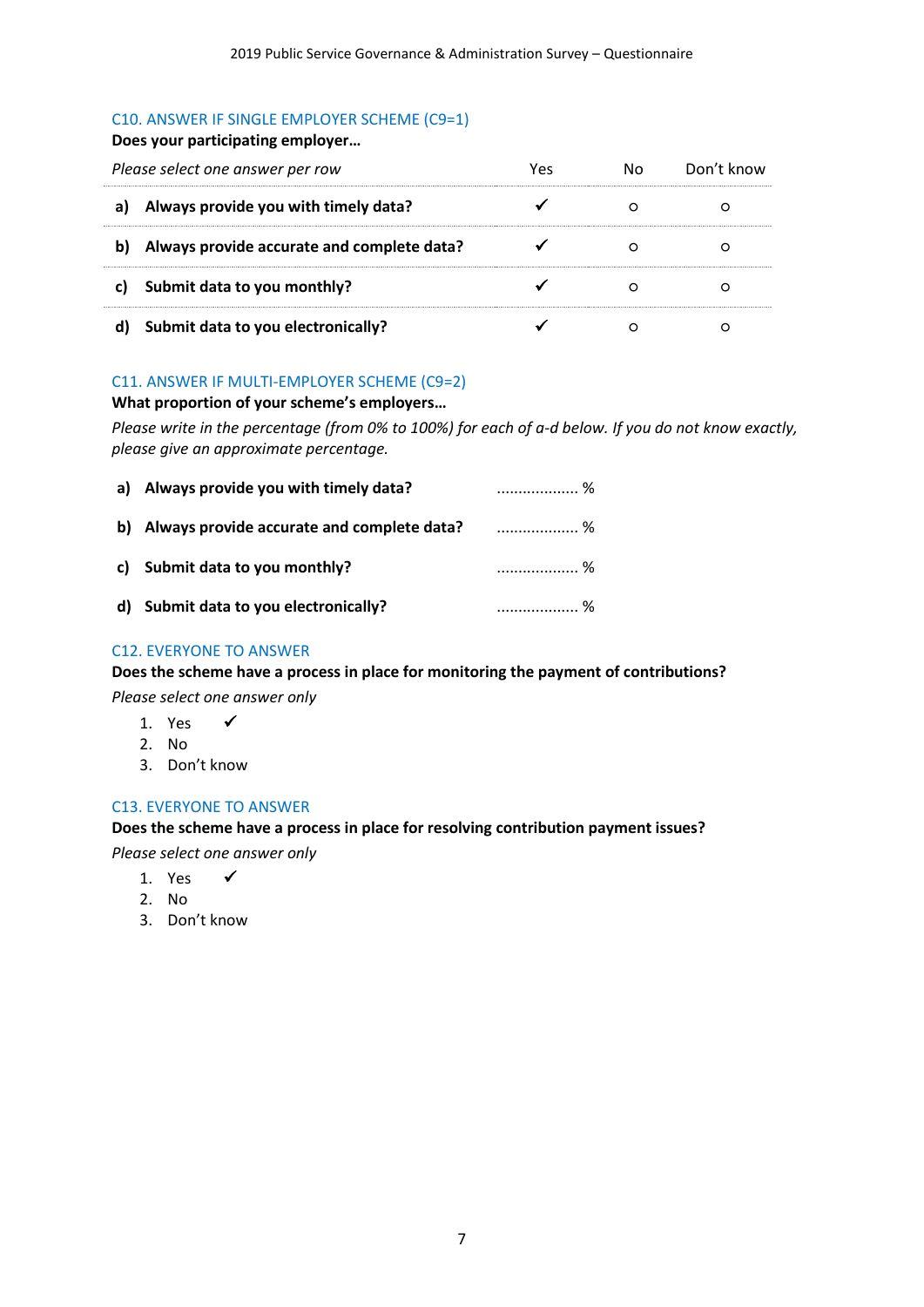# **SECTION D – CYBER SECURITY**

**The next set of questions is about your scheme's cyber security.**

# D1. EVERYONE TO ANSWER

**Which, if any, of the following controls does your scheme have in place to protect your data and assets from 'cyber risk'? Yes to all bar last two**

**By 'cyber risk' we mean the risk of loss, disruption or damage to a scheme or its members as a result of the failure of its information technology systems and processes.**

*Please select all the options that apply*

- 1. Roles and responsibilities in respect of cyber resilience are clearly defined and documented
- 2. Cyber risk is on the risk register and regularly reviewed
- 3. Assessment of the vulnerability to a cyber incident of the key functions, systems, assets and parties involved in the running of the scheme
- 4. Assessment of the likelihood of different types of breaches occurring in the scheme
- 5. Access to specialist skills and expertise to understand and manage the risk
- 6. System controls (e.g. firewalls, anti-virus and anti-malware products and regular updates of software)
- 7. Controls restricting access to systems and data
- 8. Critical systems and data are regularly backed up
- 9. Policies on the acceptable use of devices, passwords and other authentication, and on home and mobile working
- 10. Policies on data access, protection, use and transmission which are in line with data protection legislation and guidance
- 11. An incident response plan to deal with any incidents which occur
- 12. The scheme manager has assured themselves of third party providers' controls (including administrators)
- 13. The scheme manager receives regular updates on cyber risks, incidents and controls
- 14. The pension board receives regular updates on cyber risks, incidents and controls
- 15. None of these
- 16. Don't know

# D2. EVERYONE TO ANSWER

# **Have any of the following happened to your scheme, including at your administration provider, in the last 12 months?**

*Please select all the options that apply*

- 1. Computers becoming infected with ransomware No
- 2. Computers becoming infected with other viruses, spyware or malware No
- 3. Attacks that try to take down your website or online services Yes
- 4. Hacking or attempted hacking of online bank accounts No
- 5. People impersonating your scheme in emails or online No
- 6. Staff receiving fraudulent emails or being directed to fraudulent websites Yes
- 7. Unauthorised use of computers, networks or servers by staff, even if accidental No
- 8. Unauthorised use or hacking of computers, networks or servers by people outside your scheme No
- 9. Any other types of cyber security breaches or attacks No
- 10. None of these

# 11. Don't know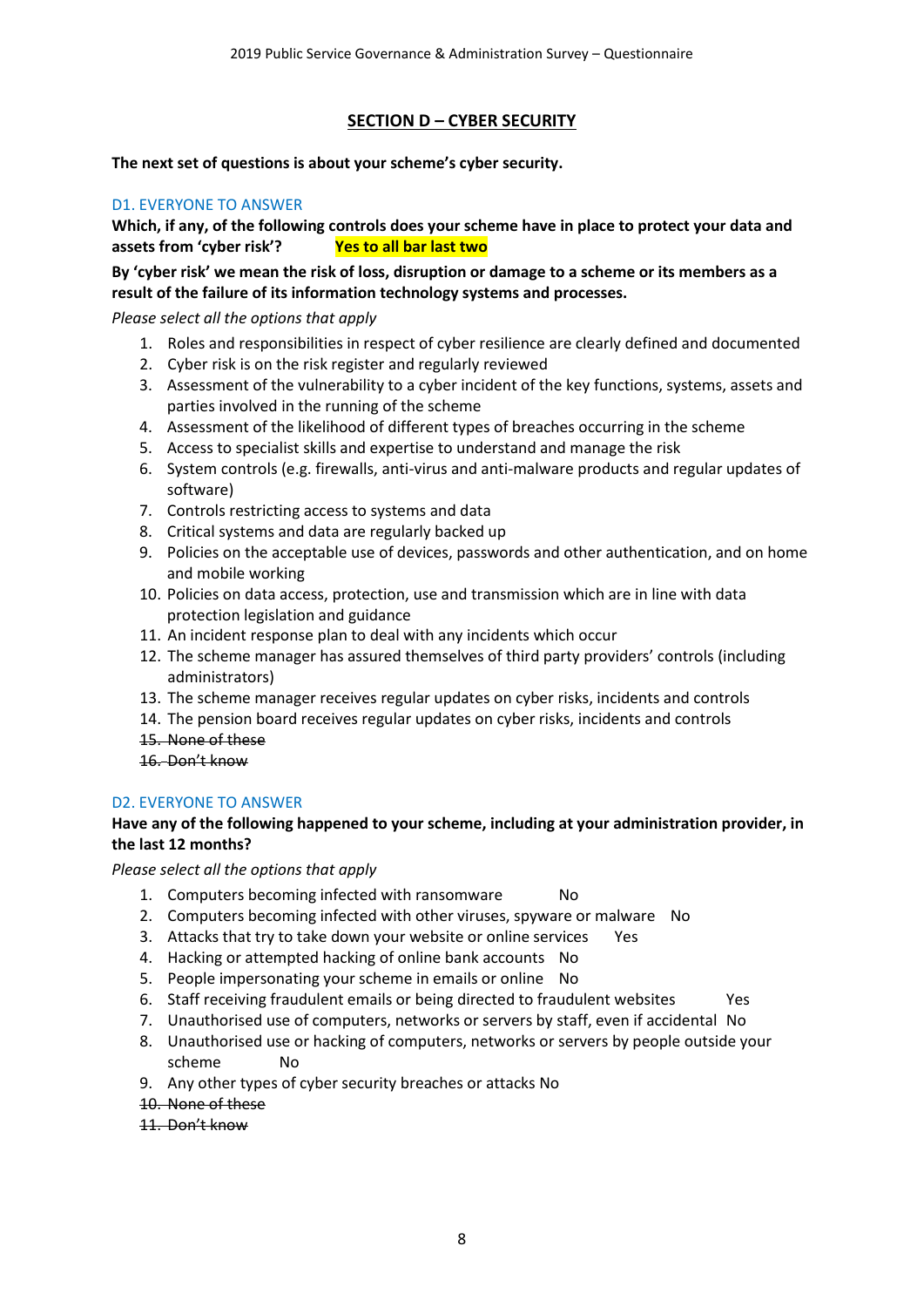# D3. ANSWER IF EXPERIENCED ANY CYBER SECURITY BREACHES IN THE LAST 12 MONTHS (D2=1-9)

**Thinking of all the cyber security breaches or attacks experienced by your scheme in the last 12 months (including at your administration provider), which, if any, of the following happened as a result?**

*Please select all the options that apply*

- 1. Software or systems were corrupted or damaged
- 2. Personal data (e.g. on members, beneficiaries or staff) was altered, destroyed or taken
- 3. Permanent loss of files (other than personal data)
- 4. Temporary loss of access to files or networks
- 5. Lost or stolen assets, trade secrets or intellectual property
- 6. Money was stolen
- 7. Your website or online services were taken down or made slower
- 8. Lost access to any third-party services you rely on
- 9. None of these  $\checkmark$
- 10. Don't know

# **SECTION E – DATA REVIEW**

**The next set of questions is about your scheme's approach to reviewing and improving its data.**

#### E1. EVERYONE TO ANSWER

**When did your scheme last complete a data review exercise?**

*Please select one answer only*

- 1. Within the last 12 months  $\checkmark$
- 2. More than 12 months ago
- 3. Never completed one
- 4. Don't know

# E2. ANSWER IF SCHEME HAS EVER COMPLETED A DATA REVIEW EXERCISE (E1=1 OR 2)

# **Did your scheme's most recently completed data review exercise identify any issues or problems with the following?**

| Please select one answer per row                                             | Yes     | No.     | Don't know |
|------------------------------------------------------------------------------|---------|---------|------------|
| <b>National insurance number</b><br>a)                                       | ✓       | $\circ$ | $\circ$    |
| Date of birth<br>b)                                                          | $\circ$ |         | $\circ$    |
| <b>First name</b><br>c)                                                      | $\circ$ |         | $\circ$    |
| d)<br><b>Surname</b>                                                         | $\circ$ |         | $\circ$    |
| Gender<br>e)                                                                 | $\circ$ | ✓       | $\circ$    |
| <b>First line of address</b><br>f)                                           | ✓       | $\circ$ | $\circ$    |
| Postcode<br>g)                                                               |         | $\circ$ | $\circ$    |
| h)<br><b>Membership start date</b>                                           | ✓       | $\circ$ | $\circ$    |
| i)<br>Membership end date (if applicable)                                    | $\circ$ | ✓       | $\circ$    |
| <b>Expected retirement age</b><br>j)                                         | $\circ$ |         | $\circ$    |
| k)<br>Anticipated income at retirement<br>(based on expected retirement age) | $\circ$ |         | $\circ$    |
| Other data item(s)<br>I)                                                     | O       |         | $\circ$    |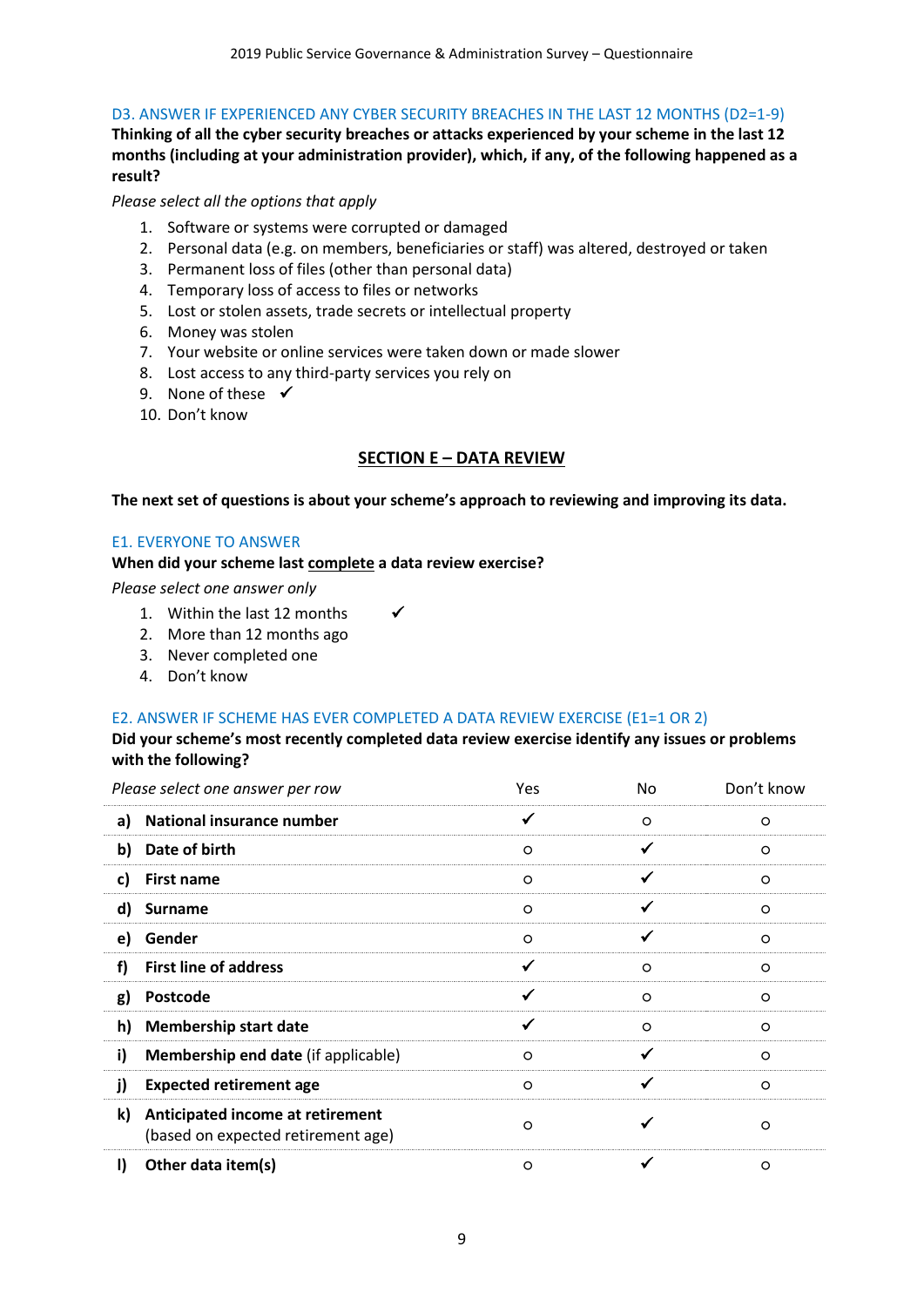# E3. ANSWER IF REVIEW IDENTIFIED ISSUES WITH ANY OF THE SPECIFIC DATA ITEMS (YES AT ANY OF E2a-k)

**Focussing just on the specific data items that you identified issues or problems with in your most recently completed data review, approximately what percentage of the scheme memberships were affected by each one?**

| Please select one answer per row                                             | % of memberships affected |         |         |         |         |         |  |  |  |  |  |
|------------------------------------------------------------------------------|---------------------------|---------|---------|---------|---------|---------|--|--|--|--|--|
| (just for those selected at E2)                                              |                           | Don't   |         |         |         |         |  |  |  |  |  |
|                                                                              | $< 1\%$                   | 1-9%    | 10-19%  | 20-29%  | $30%+$  | know    |  |  |  |  |  |
| National insurance number<br>a)                                              | ✓                         | $\circ$ | $\circ$ | $\circ$ | $\circ$ | $\circ$ |  |  |  |  |  |
| b)<br>Date of birth                                                          | $\circ$                   | $\circ$ | $\circ$ | $\circ$ | $\circ$ | $\circ$ |  |  |  |  |  |
| c)<br><b>First name</b>                                                      | $\circ$                   | $\circ$ | $\circ$ | $\circ$ | $\circ$ | $\circ$ |  |  |  |  |  |
| d)<br><b>Surname</b>                                                         | $\circ$                   | $\circ$ | $\circ$ | $\circ$ | $\circ$ | $\circ$ |  |  |  |  |  |
| Gender<br>e)                                                                 | $\circ$                   | $\circ$ | $\circ$ | $\circ$ | $\circ$ | $\circ$ |  |  |  |  |  |
| <b>First line of address</b><br>f)                                           | ✓                         | $\circ$ | $\circ$ | $\circ$ | $\circ$ | $\circ$ |  |  |  |  |  |
| Postcode<br>g)                                                               | ✓                         | $\circ$ | $\circ$ | $\circ$ | $\circ$ | $\circ$ |  |  |  |  |  |
| h)<br><b>Membership start date</b>                                           | ✓                         | $\circ$ | $\circ$ | $\circ$ | $\circ$ | $\circ$ |  |  |  |  |  |
| i)<br>Membership end date (if<br>applicable)                                 | $\circ$                   | $\circ$ | $\circ$ | $\circ$ | $\circ$ | O       |  |  |  |  |  |
| j)<br><b>Expected retirement age</b>                                         | $\circ$                   | $\circ$ | $\circ$ | $\circ$ | $\circ$ | $\circ$ |  |  |  |  |  |
| k)<br>Anticipated income at retirement<br>(based on expected retirement age) | $\circ$                   | $\circ$ | $\circ$ | $\circ$ | $\circ$ | O       |  |  |  |  |  |

# E4. ANSWER IF DATA REVIEW IDENTIFIED ISSUES WITH ANY DATA ITEMS (YES AT ANY OF E2a-l)

**Has any action been taken to address the issues or problems identified with the data?**

*Please choose one answer that most closely describes the action your scheme has taken to date*

- 1. An improvement plan is in development
- 2. An improvement plan is in place but rectification work is not yet complete  $\checkmark$
- 3. An improvement plan has been put in place and rectification work has been completed
- 4. Rectification work has been undertaken without an improvement plan
- 5. No improvement plan has been developed and no work has been undertaken
- 6. Don't know

# **SECTION F – ANNUAL BENEFIT STATEMENTS**

# **The next set of questions is about members' annual benefit statements.**

# F1. EVERYONE TO ANSWER

#### **In 2019, what proportion of active members received their annual benefit statements by the statutory deadline?**

*Please write in the percentage below. If you do not know exactly, please give an approximate percentage.*

**100** %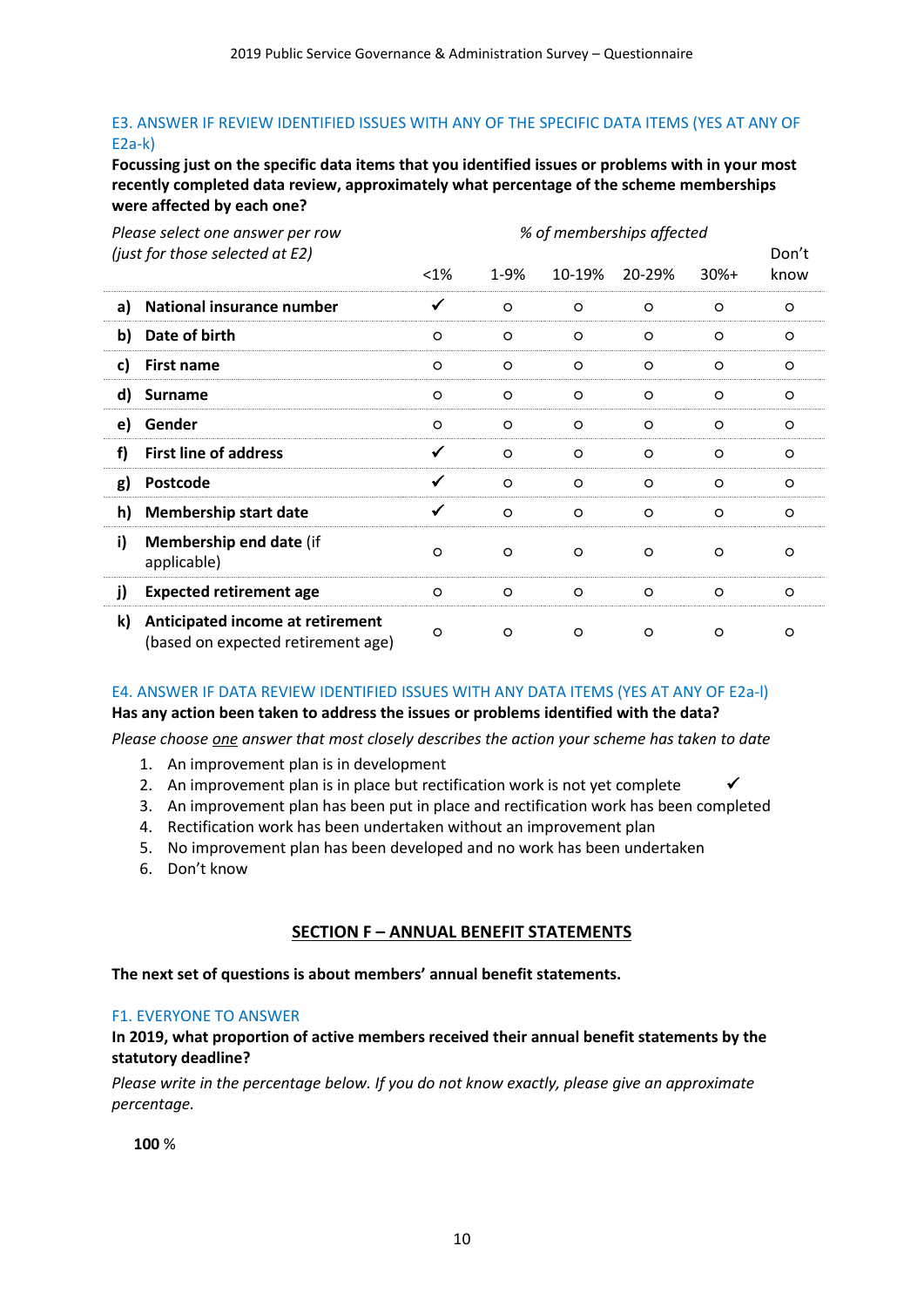#### F2. ANSWER IF DEADLINE WAS MISSED FOR ANY MEMBERS (F1=0-99%)

#### **Was the missed deadline for issuing active member statements reported to TPR?**

#### *Please select one answer only*

- 1. Yes and Breach of Law report made
- 2. Yes but decided not to make a Breach of Law report
- 3. No not reported
- 4. Don't know

#### F3. ANSWER IF MISSED DEADLINE WAS NOT REPORTED TO TPR (F2=3)

#### **What was the main reason for not reporting the breach?**

*Please select one answer only*

- 1. Not material few statements affected
- 2. Not material very short delay
- 3. Other reason (please specify): ...........................................................................................
- 4. Don't know

#### F4. EVERYONE TO ANSWER

# **What proportion of all the annual benefit statements the scheme sent out in 2019 contained all the data required by regulations?**

*Please write in the percentage below. If you do not know exactly, please give an approximate percentage.*

**100** %

#### **SECTION G – RESOLVING ISSUES**

**The next set of questions is about resolving issues or complaints the scheme has received.**

# G1. EVERYONE TO ANSWER

**Does the scheme have a working definition of what constitutes a complaint?** 

*Please select one answer only*

- 1. Yes  $\checkmark$
- 2. No
- 3. Don't know

#### G2. EVERYONE TO ANSWER

**Focusing on the complaints you have received in the last 12 months from members or beneficiaries in relation to their benefits and/or the running of the scheme, please tell us the following information.**

*Please write in the number for each of a), b) and c) below. The number at b) should be equal to or lower than the number at a). The number at c) should be equal to or lower than the number at b).*

| a) | Total number of complaints received                                                           | O |
|----|-----------------------------------------------------------------------------------------------|---|
| b) | Number of these complaints that have entered<br>the Internal Dispute Resolution (IDR) process | 0 |
| c) | Number of these complaints that were upheld<br>by the IDR process                             | Ω |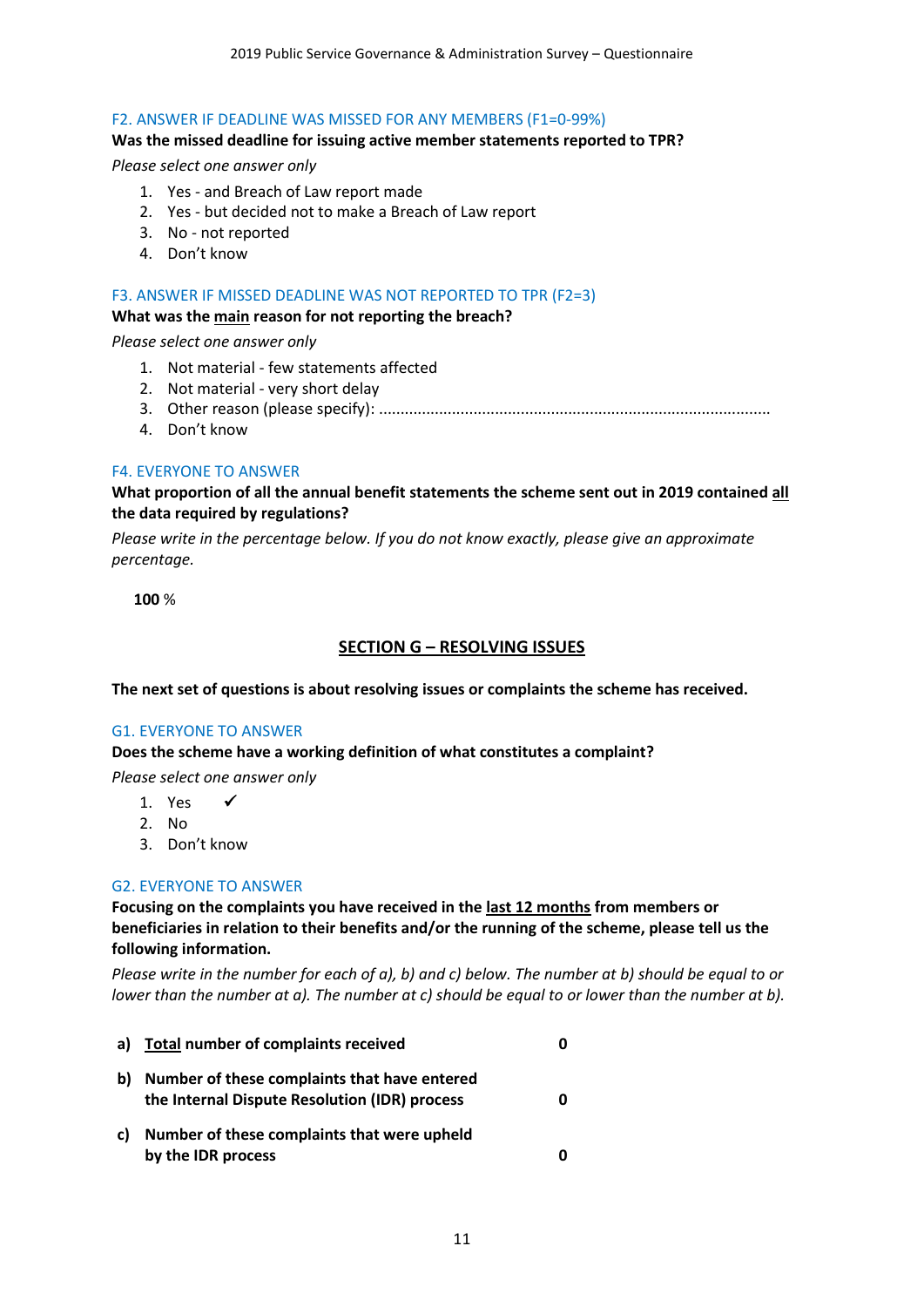## G3. ANSWER IF ANY COMPLAINTS ENTERED THE IDR PROCESS IN THE LAST 12 MONTHS (G2b>0)

## **To what did the top three types of complaint going through the IDR process relate?**

#### *Please select up to three options below*

- 1. Slow or ineffective communication
- 2. Inaccuracies or disputes around pension value or definitions
- 3. Delays to benefit payments
- 4. Disputes or queries about the amount of benefit paid
- 5. Delay or refusal of pension transfer
- 6. Inaccurate data held and/or statement issued
- 7. Pension overpayment and recovery
- 8. Eligibility for ill health benefit
- 9. Other (please specify): .......................................................................................................
- 10. Don't know

# **SECTION H – REPORTING BREACHES**

**The next set of questions is about the scheme's approach to dealing with any breaches of the law.**

#### H1. EVERYONE TO ANSWER

**Does the scheme have procedures in place to allow the scheme manager, pension board members and others to identify breaches of the law?**

*Please select one answer only*

- 1. Yes  $\checkmark$
- 2. No
- 3. Don't know

# H2. EVERYONE TO ANSWER

**In the last 12 months, have you identified any breaches of the law that are not related to annual benefit statements?** 

*Please select one answer only*

- 1. Yes  $\checkmark$
- 2. No
- 3. Don't know

# H3. ANSWER IF ANY BREACHES OF THE LAW NOT RELATED TO ANNUAL BENEFIT STATEMENTS HAVE BEEN IDENTIFIED IN THE LAST 12 MONTHS (H2=1)

# **What were the root causes of the breaches identified?**

*Please select all the options that apply*

- 1. Systems or process failure
- 2. Failure to maintain records or rectify errors  $\checkmark$
- 3. Management of transactions (e.g. errors or delays in payments of benefits)
- 4. Failure of the employer(s) to provide timely, accurate or complete data  $\checkmark$
- 5. Late or non-payment of contributions by the employer(s)
- 6. Other employer-related issues (please specify): ...............................................................
- 7. Something else (please specify): .......................................................................................
- 8. Don't know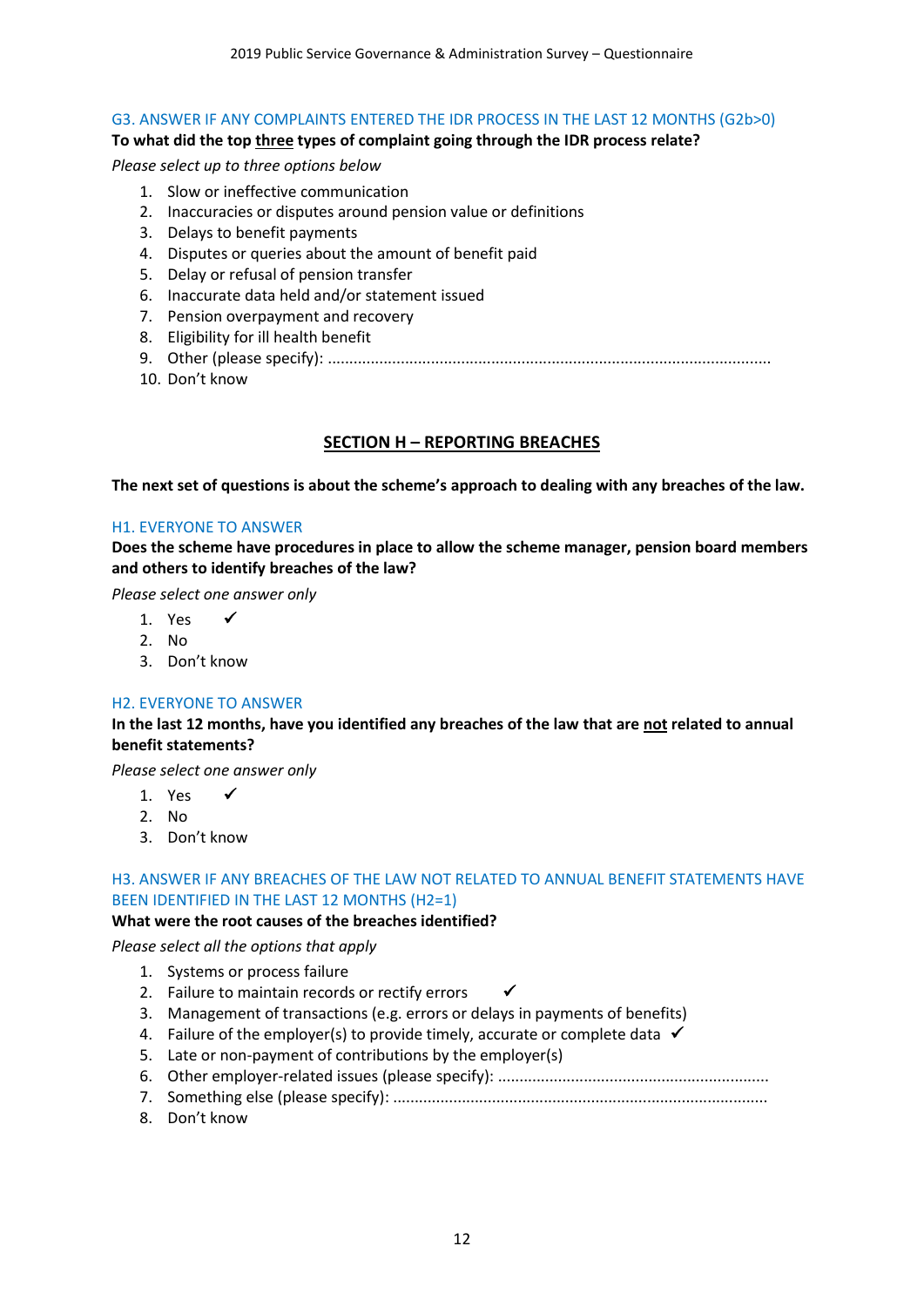#### H4. EVERYONE TO ANSWER

# **Are there procedures in place to assess breaches of the law, and report these to TPR if required?**

*Please select one answer only*

- 1. Yes  $\checkmark$
- 2. No
- 3. Don't know

# H5. ANSWER IF ANY BREACHES OF THE LAW NOT RELATED TO ANNUAL BENEFIT STATEMENTS HAVE BEEN IDENTIFIED IN THE LAST 12 MONTHS (H2=1)

**In the last 12 months, have you reported any breaches to TPR as you thought they were materially significant? Please do not include any breaches that related to annual benefit statements.**

*Please select one answer only*

- 1. Yes  $\checkmark$
- 2. No
- 3. Don't know

# **SECTION I – GOVERNANCE AND ADMINISTRATION**

**The next set of questions is about your progress in addressing governance and administration issues.**

# I1. EVERYONE TO ANSWER

# **What do you believe are the top three factors behind any improvements made to the scheme's governance and administration in the last 12 months?**

*Please select up to three options below*

- 1. Improved understanding of underlying legislation and standards expected by TPR
- 2. Improved engagement by TPR
- 3. Improved understanding of the risks facing the scheme
- 4. Resources increased or redeployed to address risks
- 5. Administrator action (please specify): .................................................................................
- 6. Scheme manager action (please specify): ...........................................................................
- 7. Pension board action (please specify): ...............................................................................
- 8. Other (please specify): ........................................................................................................
- 9. No improvements made to governance/administration in the last 12 months
- 10. Don't know

# I2. EVERYONE TO ANSWER

# **What are the main three barriers to improving the governance and administration of your scheme over the next 12 months?**

*Please select up to three options below*

- 1. Lack of resources or time
- 2. Complexity of the scheme
- 3. The volume of changes that are required to comply with legislation
- 4. Recruitment, training and retention of staff and knowledge
- 5. Lack of knowledge, effectiveness or leadership among key personnel
- 6. Poor communications between key personnel (board, scheme manager, administrator, etc.)
- 7. Employer compliance
- 8. Issues with systems (IT, payroll, administration systems, etc.)
- 9. The McCloud judgement  $\checkmark$
- 10. Other (please specify): .......................................................................................................
- 11. There are no barriers
- 12. Don't know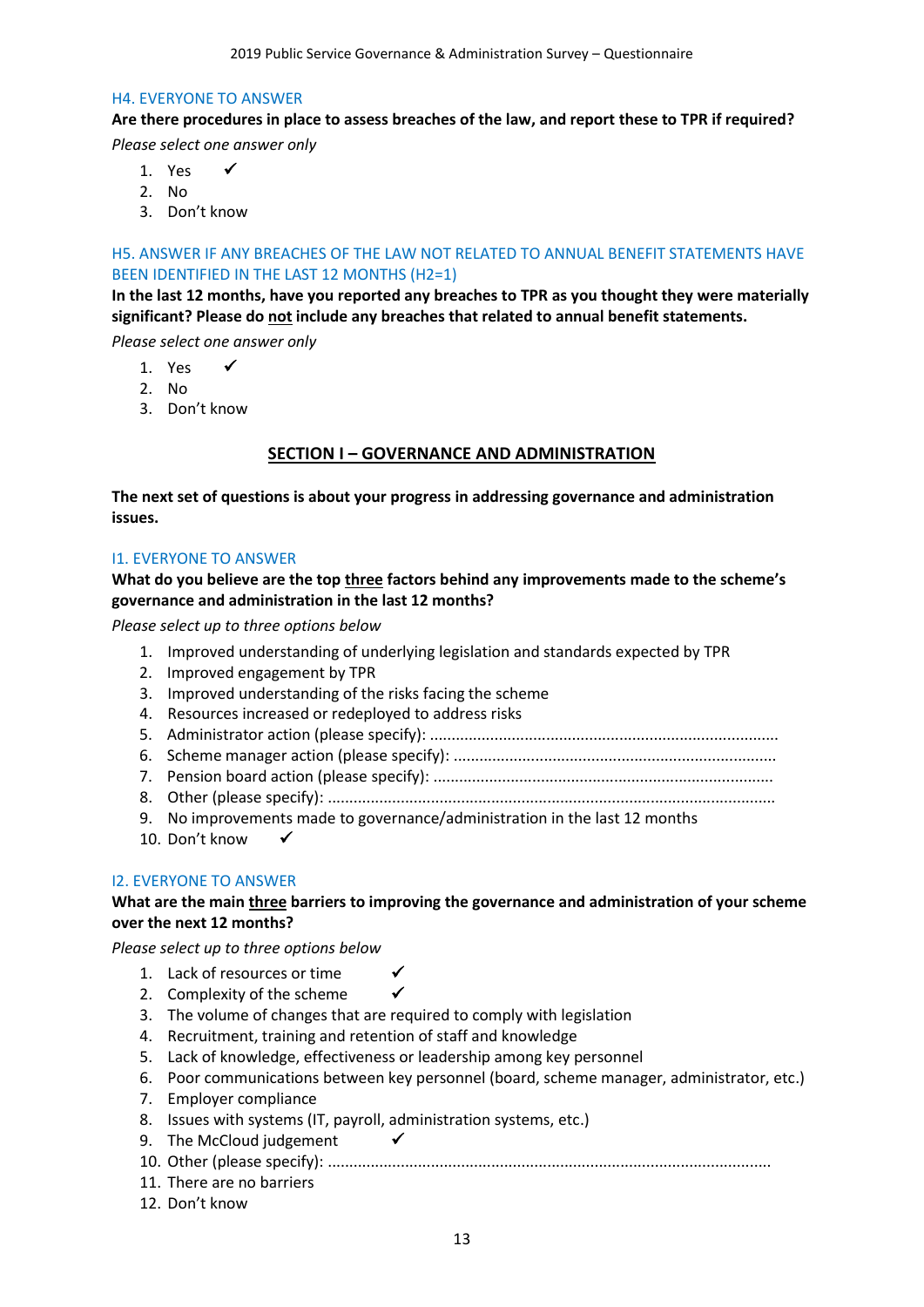# **SECTION J – PERCEPTIONS OF TPR**

# **The final set of questions is about your views of TPR.**

J1. EVERYONE TO ANSWER

**Thinking about your overall perception of TPR, to what extent do you agree or disagree with the following words as ways to describe TPR?**

| Please select one answer per row | Strongly<br>agree | Agree   | Neither<br>agree nor<br>disagree | <b>Disagree</b> | Strongly<br>disagree | Don't<br>know |  |
|----------------------------------|-------------------|---------|----------------------------------|-----------------|----------------------|---------------|--|
| a)<br><b>Tough</b>               | $\circ$           | $\circ$ | ✓                                | $\circ$         | $\circ$              | $\circ$       |  |
| <b>Efficient</b><br>b)           | $\circ$           | $\circ$ | ✔                                | $\circ$         | $\circ$              | $\circ$       |  |
| <b>Visible</b><br>c)             | $\circ$           | $\circ$ | ✓                                | $\circ$         | $\circ$              | $\circ$       |  |
| d)<br>Fair                       | $\circ$           | $\circ$ | ✔                                | $\circ$         | $\circ$              | $\circ$       |  |
| Respected<br>e)                  | $\circ$           | $\circ$ | ✓                                | $\circ$         | $\circ$              | $\circ$       |  |
| <b>Evidence-based</b><br>f)      | $\circ$           | $\circ$ | ✔                                | $\circ$         | $\circ$              | $\circ$       |  |
| <b>Decisive</b><br>g)            | $\circ$           | $\circ$ | ✓                                | $\circ$         | $\circ$              | $\circ$       |  |
| h)<br><b>Clear</b>               | $\circ$           | $\circ$ | ✔                                | $\circ$         | $\circ$              | $\circ$       |  |
| Approachable<br>i)               | $\circ$           | $\circ$ | ✔                                | $\circ$         | $\circ$              | $\circ$       |  |

#### J2. EVERYONE TO ANSWER

**Thinking now about how TPR operates, how effective do you think it is at improving standards in scheme governance and administration in public service pension schemes?**

*Please select one answer only*

- 1. Very effective
- 2. Fairly effective
- 3. Neither effective nor ineffective
- 4. Not very effective
- 5. Not at all effective
- 6. Don't know

# J3. EVERYONE TO ANSWER

#### **To what extent do you agree or disagree with the following statements?**

*Please select one answer per row*

|    | Please select one answer per row                                                                         | Strongly<br>agree | Agree | Neither<br>agree nor<br>disagree | <b>Disagree</b> | Strongly<br>disagree | Don't<br>know |
|----|----------------------------------------------------------------------------------------------------------|-------------------|-------|----------------------------------|-----------------|----------------------|---------------|
| a) | TPR is effective at bringing<br>about the right changes in<br>behaviour among its<br>regulated audiences | O                 | O     |                                  | O               | O                    | Ο             |
| b) | TPR is proactive at reducing<br>serious risks to member<br>benefits                                      | O                 | O     |                                  | $\circ$         | O                    | O             |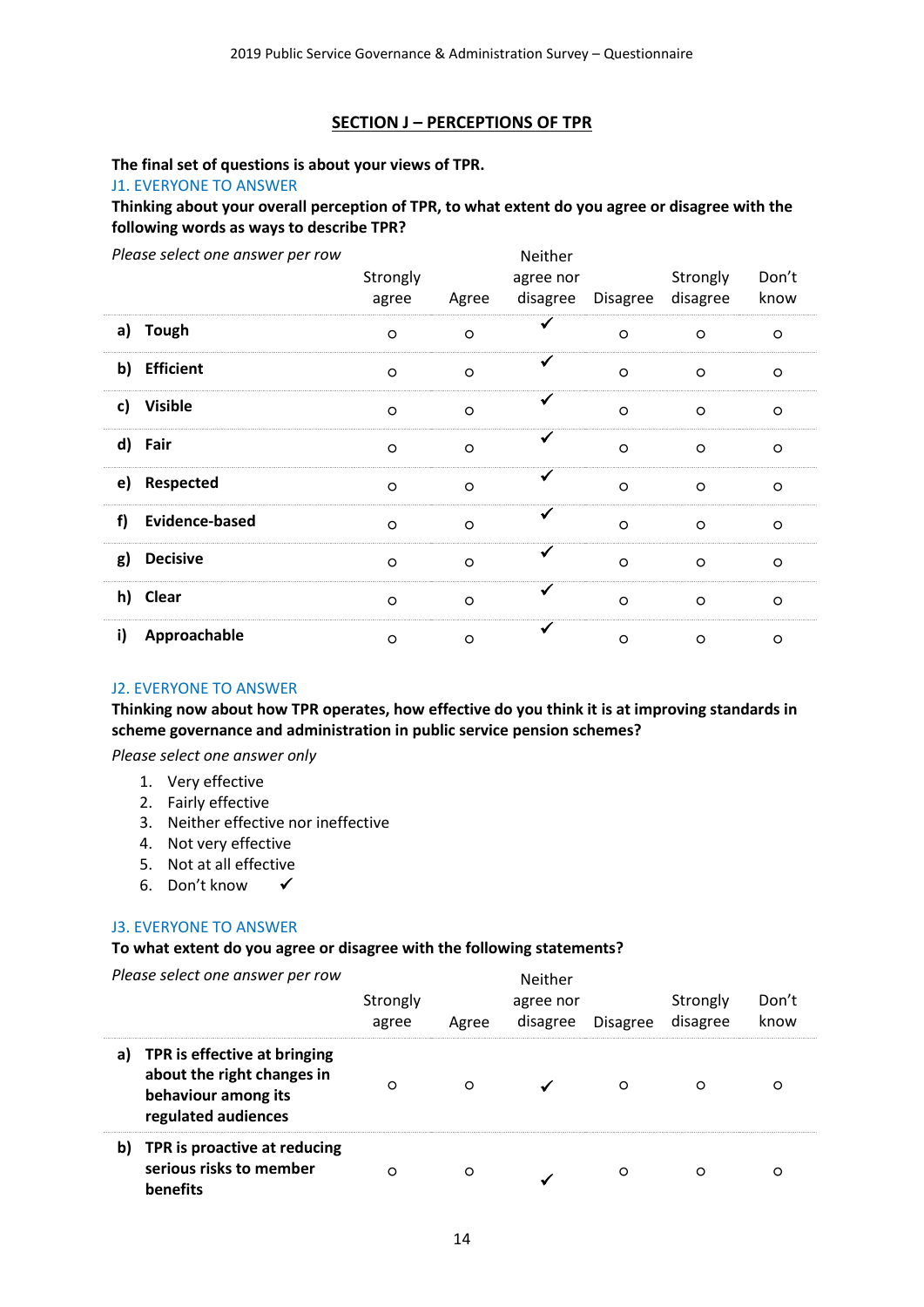# **SECTION K – ATTRIBUTION**

**Thank you for completing this survey. Your responses will help TPR understand how schemes are progressing and any issues they may face, which will inform further policy and product developments. Before you submit your answers, there are just a few more questions about your survey responses.**

# K1. EVERYONE TO ANSWER

**Which of the following best describes your role within the pension scheme?**

*Please select one answer only*

- 1. Scheme manager\*
- 2. Representative of the scheme manager
- 3. Pension board chair  $\checkmark$
- 4. Pension board member
- 5. Administrator
- 6. Other (please specify): ......................................................................................................

*\*In this survey 'scheme manager' refers to the definition within the Public Service Pensions Act, e.g. the Local Authority, Fire and Rescue Authority, Police Pensions Authority, Secretary of State/Minister or Ministerial department.* 

# K2. EVERYONE TO ANSWER

# **What other parties did you consult with to complete this survey?**

*Please select all the options that apply*

- 1. Scheme manager  $\checkmark$
- 2. Representative of the scheme manager  $\checkmark$
- 3. Pension board chair
- 4. Pension board member  $\checkmark$
- 5. Administrator  $\checkmark$
- 6. Other  $\checkmark$
- 7. Did not consult with any other parties

# K3. EVERYONE TO ANSWER

**To inform TPR's engagement going forward, they would like to build an individual profile of your scheme by linking your scheme name to your survey answers. This will only be used for internal purposes by TPR and your scheme name would not be revealed in any published report.**

# **Are you happy for your responses to be linked to your scheme name and supplied to TPR for this purpose?**

*Please select one answer only*

- 1. Yes, I am happy for my responses to be linked to my scheme name and supplied to TPR for this purpose  $\checkmark$
- 2. No, I would like my responses to remain anonymous

# K4. EVERYONE TO ANSWER

**And would you be happy for the responses you have given to be linked to your scheme name and shared with the relevant scheme advisory board? This is to help inform the advisory boards of areas for improvement and to further their engagement with pension boards.**

*Please select one answer only*

- 1. Yes, I am happy for my responses to be linked to my scheme name and shared with the relevant advisory board
- 2. No, I would like my responses to remain anonymous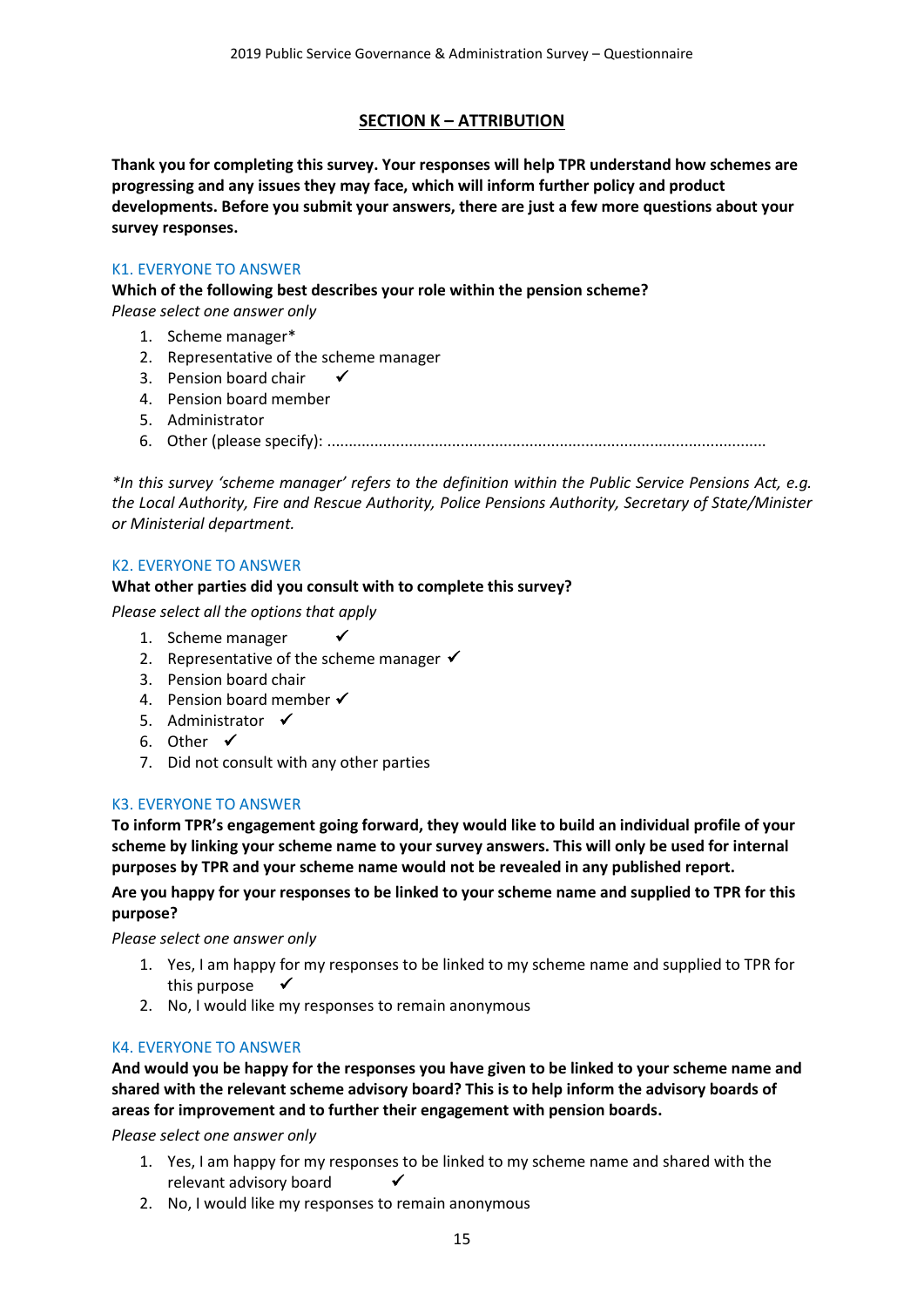# K5. EVERYONE TO ANSWER

**TPR may conduct some follow up research on this topic to improve their advice and engagement with schemes such as yours. Would you be willing for us to pass on your name, contact details and relevant survey responses to them so that they, or a different research agency on their behalf, could invite you to take part?** 

**You may not be contacted and, if you are, there is no obligation to take part. Your contact details will be stored for a maximum duration of 12 months, before being securely destroyed.**

*Please select one answer only*

- 1. Yes, I am happy to be contacted for follow-up research
- 2. No, I would prefer not to be contacted for follow-up research  $\checkmark$

#### K6. EVERYONE TO ANSWER

**Please record your name below. This is just for quality control purposes and will not be passed on to TPR (unless you have agreed that they can contact you for follow-up research).**

*Please write in below*

Calum Bell

# K7. EVERYONE TO ANSWER

**Finally, please use the space below if you have any other comments or would like to clarify/ explain any of the answers you have given.**

*Please write in below if applicable*

| N/A |
|-----|
|     |
|     |
|     |
|     |
|     |
|     |
|     |
|     |
|     |

**Thank you. Please now submit your responses through the online survey link contained in your invitation email. If you have any queries or technical issues please contact James Murray (Director, OMB Research) at james.murray@ombresearch.co.uk or on 01732 220582.**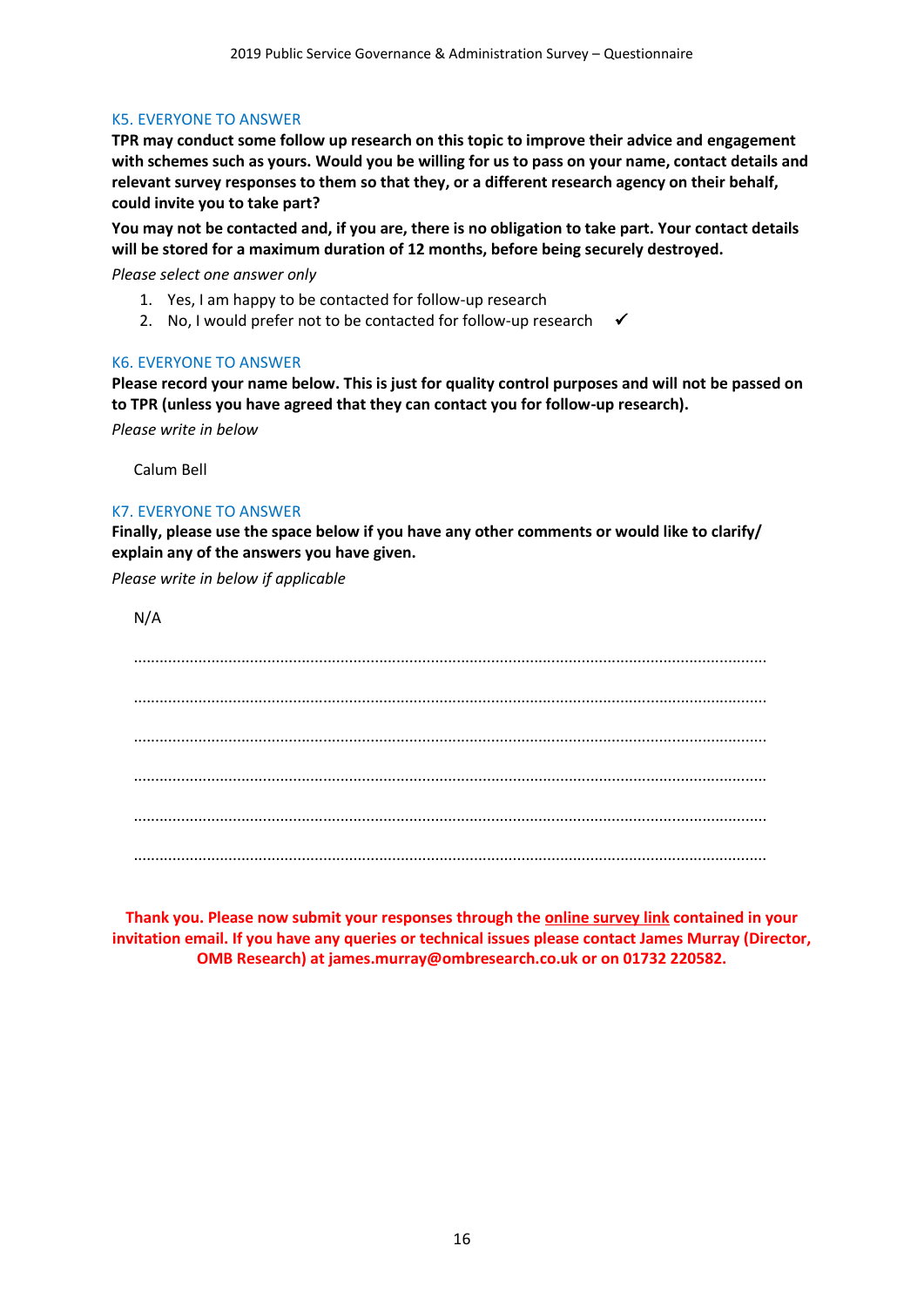|                         | <b>Buckinghamshire</b>                                                            |                                                                                                |                                                                                 |                |                          |                |                                                                |                                                                                                               |                |                   |                        |                                                                      |
|-------------------------|-----------------------------------------------------------------------------------|------------------------------------------------------------------------------------------------|---------------------------------------------------------------------------------|----------------|--------------------------|----------------|----------------------------------------------------------------|---------------------------------------------------------------------------------------------------------------|----------------|-------------------|------------------------|----------------------------------------------------------------------|
|                         | Milton Keynes                                                                     | <b>Risk Register for: Local Pensions Board</b>                                                 |                                                                                 |                |                          |                |                                                                |                                                                                                               |                |                   |                        |                                                                      |
|                         | <b>IRE AUTHORITY</b>                                                              |                                                                                                |                                                                                 |                |                          |                |                                                                |                                                                                                               |                |                   |                        |                                                                      |
|                         | ne save lives                                                                     |                                                                                                |                                                                                 |                |                          |                |                                                                |                                                                                                               |                |                   |                        | Appendix E                                                           |
|                         |                                                                                   |                                                                                                |                                                                                 |                |                          |                |                                                                |                                                                                                               |                |                   |                        |                                                                      |
|                         |                                                                                   | Completed by: Local Pension Board                                                              |                                                                                 |                |                          |                |                                                                |                                                                                                               |                |                   |                        |                                                                      |
|                         | Date completed: Sep-18                                                            |                                                                                                |                                                                                 |                |                          |                |                                                                |                                                                                                               |                |                   |                        |                                                                      |
|                         | Date reviewed: Oct-19                                                             | Reviewed by: Local Pension Board                                                               |                                                                                 |                |                          |                |                                                                |                                                                                                               |                |                   |                        |                                                                      |
|                         | Next review date: Feb-20                                                          |                                                                                                |                                                                                 |                |                          |                |                                                                |                                                                                                               |                |                   |                        |                                                                      |
|                         |                                                                                   |                                                                                                |                                                                                 |                |                          |                |                                                                |                                                                                                               |                |                   |                        |                                                                      |
|                         |                                                                                   |                                                                                                |                                                                                 |                |                          |                |                                                                |                                                                                                               |                |                   |                        |                                                                      |
|                         |                                                                                   |                                                                                                |                                                                                 |                | <b>Gross Risk Rating</b> |                |                                                                |                                                                                                               |                |                   | <b>Net Risk Rating</b> |                                                                      |
|                         |                                                                                   |                                                                                                |                                                                                 |                |                          |                |                                                                |                                                                                                               |                |                   |                        |                                                                      |
| Risk No.                | <b>Risk Description</b>                                                           | <b>IMPACT Description</b>                                                                      | <b>LIKELIHOOD Description</b>                                                   |                | LIKELIHOOD               | Rating         | <b>Opportunities</b>                                           | Mitigating actions and timeframes                                                                             |                | <b>LIKELIHOOD</b> | RISK Rating            | <b>Responsible Person(s)</b>                                         |
|                         |                                                                                   |                                                                                                |                                                                                 | <b>IMPACT</b>  |                          |                |                                                                |                                                                                                               | <b>IMPACT</b>  |                   |                        |                                                                      |
|                         |                                                                                   |                                                                                                |                                                                                 |                |                          | <b>RISK</b>    |                                                                |                                                                                                               |                |                   |                        |                                                                      |
|                         |                                                                                   |                                                                                                |                                                                                 |                |                          |                |                                                                |                                                                                                               |                |                   |                        |                                                                      |
|                         |                                                                                   |                                                                                                |                                                                                 |                |                          |                |                                                                |                                                                                                               |                |                   |                        |                                                                      |
|                         | Operational Disaster (e.g. Flood, Fire,                                           | Serious - Loss of Pension Data, Loss of                                                        | Unlikely, whilst this event is unlikely                                         |                |                          |                | Demonstrate adequate BCP                                       | Up to date business continuity and disaster recovery<br>arrangements are in place at Buckinghamshire Fire and |                |                   |                        |                                                                      |
| -1                      | <b>Cyber Crime)</b>                                                               | <b>Pension contribution information</b>                                                        | business continuity procedures need to                                          | -4             | 1                        | $\overline{4}$ | arrangements are in place                                      | <b>Rescue Service (Scheme Manager) and West Yorkshire</b>                                                     |                | $\mathbf{1}$      | $\overline{a}$         | <b>Scheme Manager</b>                                                |
|                         |                                                                                   |                                                                                                | be in place                                                                     |                |                          |                |                                                                | <b>Pension Fund (Scheme Administrator)</b>                                                                    |                |                   |                        |                                                                      |
|                         |                                                                                   |                                                                                                |                                                                                 |                |                          |                |                                                                |                                                                                                               |                |                   |                        |                                                                      |
|                         | Pension Payroll and data not being                                                |                                                                                                |                                                                                 |                |                          |                | <b>Resilience for pension</b>                                  |                                                                                                               |                |                   |                        |                                                                      |
|                         | transferred to the Scheme                                                         | Serious - if the pension payroll is delayed or                                                 | Likely: if data is not transferred by                                           |                |                          |                | services and administration                                    |                                                                                                               |                |                   |                        | <b>Scheme Manager, Director of</b>                                   |
| $\overline{\mathbf{2}}$ | Administrator accurately or in a timely<br>manner. Risk of delay in pension       | data not transferred correctly for Scheme                                                      | Payroll to WYPF in an accurate and                                              | $\overline{4}$ | $\overline{\mathbf{3}}$  | 12             | has been improved with the<br>transfer to WYPF and the         | West Yorkshire have pension advisors with excellent<br>knowledge and skills                                   | $\overline{4}$ | $\overline{2}$    | $\mathbf{8}$           | <b>People &amp; Organisational</b>                                   |
|                         | payroll, risk of incorrect pension                                                | members                                                                                        | timely manner                                                                   |                |                          |                | move to a more robust                                          |                                                                                                               |                |                   |                        | Development                                                          |
|                         | calculations                                                                      |                                                                                                |                                                                                 |                |                          |                | provider in April 2016                                         |                                                                                                               |                |                   |                        |                                                                      |
|                         |                                                                                   |                                                                                                |                                                                                 |                |                          |                |                                                                |                                                                                                               |                |                   |                        |                                                                      |
|                         |                                                                                   | Serious - incorrect data will result in                                                        | Likely: without clear checks and audits                                         |                |                          |                | <b>Demonstrate effective</b>                                   | Scheme membership data checking exercise being                                                                |                |                   |                        |                                                                      |
| - 3                     | Member Data incomplete or inaccurate                                              | incorrect pension calculations and Annual                                                      | performed on a regular basis, or pension                                        |                | 3                        | $12$           | management and<br>administrations of the Fire                  | undertaken. Internal Audits annually undertaken.                                                              | $\overline{4}$ | $\overline{2}$    | 8                      | <b>Scheme Manager, Scheme</b>                                        |
|                         |                                                                                   | <b>Benefit Statements and incorrect reporting</b><br>to Home Office and The Pension Regulator  | administration documentation unclear or<br>out of date                          |                |                          |                | <b>Pensions Schemes</b>                                        | Monthly payroll reporting from iTrent being established                                                       |                |                   |                        | Administrator                                                        |
|                         |                                                                                   |                                                                                                |                                                                                 |                |                          |                |                                                                |                                                                                                               |                |                   |                        |                                                                      |
|                         |                                                                                   |                                                                                                |                                                                                 |                |                          |                |                                                                | Pension SLA in place at WYPF, these need to be                                                                |                |                   |                        |                                                                      |
|                         |                                                                                   |                                                                                                | Likely: if loss of key staff or                                                 |                |                          |                | <b>Demonstrate that the Fire</b><br><b>Pension Schemes are</b> | established within the Service, Scheme of delegation in                                                       |                |                   |                        | <b>Scheme Manager, Director of</b>                                   |
| 4                       | Administration process failure/<br>maladministration                              | Serious - pension administration not<br>undertaken to the required standard                    | inexperienced staff employed to work on                                         |                | $\overline{3}$           | 12             | professional administered                                      | place, regular communication with Scheme<br>Administrator. WYPF have significant experience of                | 4              | $\overline{2}$    | 8                      | <b>People &amp; Organisational</b><br><b>Development, Scheme</b>     |
|                         |                                                                                   |                                                                                                | pensions                                                                        |                |                          |                | by competent and qualified                                     | administering for a number of Fire Authorities, and has                                                       |                |                   |                        | Administrator                                                        |
|                         |                                                                                   |                                                                                                |                                                                                 |                |                          |                | staff                                                          | resilience in numbers of experienced staff                                                                    |                |                   |                        |                                                                      |
|                         |                                                                                   |                                                                                                |                                                                                 |                |                          |                |                                                                |                                                                                                               |                |                   |                        |                                                                      |
|                         |                                                                                   | Serious - pension administration not                                                           | Likely: if errors are found within pension                                      |                |                          |                | <b>Demonstrate effective</b>                                   |                                                                                                               |                |                   |                        |                                                                      |
| 5                       | Annual Benefit Statement (ABS) not                                                | delivered the Annual Benefit Statements in<br>line with required timescales by TPR / need      | data or system errors are evident within                                        |                | $\overline{3}$           | $12$           | administration by                                              | System development in 2017 resulted in a delay in                                                             | $\overline{4}$ | $\overline{2}$    | $\mathbf{8}$           | <b>Scheme Administrator</b>                                          |
|                         | produced in time                                                                  | to report the event (breach) to The Pensions                                                   | statements produced or system can not                                           |                |                          |                | production of ABS in line                                      | issuing ABS. For 2018 ABS were issued on time                                                                 |                |                   |                        |                                                                      |
|                         |                                                                                   | Regulator                                                                                      | produce statements                                                              |                |                          |                | with requirements                                              |                                                                                                               |                |                   |                        |                                                                      |
|                         |                                                                                   |                                                                                                |                                                                                 |                |                          |                |                                                                |                                                                                                               |                |                   |                        |                                                                      |
|                         |                                                                                   |                                                                                                |                                                                                 |                |                          |                |                                                                |                                                                                                               |                |                   |                        |                                                                      |
|                         |                                                                                   | Serious - Any approval or agreement that is                                                    |                                                                                 |                |                          |                | <b>Ensure procedures and</b>                                   | Approved Scheme of Delegation in Place. Pension                                                               |                |                   |                        |                                                                      |
| 6                       | Officers acting outside of delegated<br>responsibility                            | outside of delegated responsibility could lead<br>to additional financial implications for the | Likely: without clear procedures,<br>delegations and discretions in place       | $\overline{4}$ | $\overline{\mathbf{3}}$  | 12             | policies are in place and                                      | discretions approved by the Scheme Manager. FPS<br>1992 and 2006 need discretions reviewed and                | $\overline{4}$ | $\overline{3}$    | 12                     | <b>Director of People &amp;</b><br><b>Organisational Development</b> |
|                         |                                                                                   | pension schemes                                                                                |                                                                                 |                |                          |                | adequate                                                       | transferred into updated format                                                                               |                |                   |                        |                                                                      |
|                         |                                                                                   |                                                                                                |                                                                                 |                |                          |                |                                                                |                                                                                                               |                |                   |                        |                                                                      |
|                         |                                                                                   |                                                                                                |                                                                                 |                |                          |                |                                                                |                                                                                                               |                |                   |                        |                                                                      |
|                         | <b>Employer fails to deduct correct</b>                                           |                                                                                                |                                                                                 |                |                          |                |                                                                | Deduction and rules checked with payroll provider;                                                            |                |                   |                        |                                                                      |
| -7                      | pension contributions from Scheme                                                 | Serious - incorrect pension contribution                                                       | Likely: without necessary check and                                             | $\overline{4}$ | $\overline{\mathbf{3}}$  | 12             | Ensure procedures are in                                       | reconciliation of deduction carried out by Finance on a                                                       |                | $\overline{2}$    | 8                      | <b>Director of People &amp;</b>                                      |
|                         | members                                                                           | being recorded and collected                                                                   | reconciliations being in place                                                  |                |                          |                | place and adequate                                             | monthly basis; internal audit review deductions as part<br>of audit scope                                     |                |                   |                        | <b>Organisational Development</b>                                    |
|                         |                                                                                   |                                                                                                |                                                                                 |                |                          |                |                                                                |                                                                                                               |                |                   |                        |                                                                      |
|                         |                                                                                   |                                                                                                |                                                                                 |                |                          |                |                                                                |                                                                                                               |                |                   |                        |                                                                      |
|                         |                                                                                   |                                                                                                |                                                                                 |                |                          |                | Ensure procedures are in                                       |                                                                                                               |                |                   |                        |                                                                      |
|                         | Failure to interpret rules or legislation                                         | Serious - resulting in incorrect pension                                                       | Likely: without continued professional                                          |                |                          |                | place and adequate training                                    | Regular attendance at pension training and update                                                             |                |                   |                        | <b>Scheme Manager, Scheme</b>                                        |
| 8                       | correctly                                                                         | calculations and estimates                                                                     | development, training and keeping up to                                         | -4             | $\overline{3}$           | 12             | provided. Effective                                            | events. Regular monitoring of key sources of                                                                  | $\overline{4}$ | $\overline{2}$    | $\mathbf{8}$           | <b>Administrator, People &amp;</b>                                   |
|                         |                                                                                   |                                                                                                | date with changes to pension legislation                                        |                |                          |                | communication between all<br>parties                           | information e.g. through Fire Pensions Forum and LGA                                                          |                |                   |                        | <b>Organisational Development</b>                                    |
|                         |                                                                                   |                                                                                                |                                                                                 |                |                          |                |                                                                |                                                                                                               |                |                   |                        |                                                                      |
|                         |                                                                                   | Serious: this would mean that major issues                                                     |                                                                                 |                |                          |                |                                                                | <b>Frained, experienced officers produce the accounts to a</b>                                                |                |                   |                        |                                                                      |
| 9                       | <b>Annual Statutory Accounts criticised by</b><br>external auditors / The Pension | exist with the Management and                                                                  | Likely: if Scheme not administered<br>correctly or financial reconciliation not |                | $\overline{3}$           | 12             | <b>Ensure pension data is</b><br>maintained, administered      | detailed timescale. Pension data for the accounts is                                                          |                | $\mathbf{1}$      |                        | <b>Director of Finance &amp; Assets</b>                              |
|                         | Regulator                                                                         | Administration, and/or accounting for the                                                      | kept up to date                                                                 |                |                          |                | and accounted for correctly                                    | provided by the Governments Actuary Departments                                                               |                |                   |                        |                                                                      |
|                         |                                                                                   | <b>Firefighter Pension Schemes</b>                                                             |                                                                                 |                |                          |                |                                                                | (GAD)                                                                                                         |                |                   |                        |                                                                      |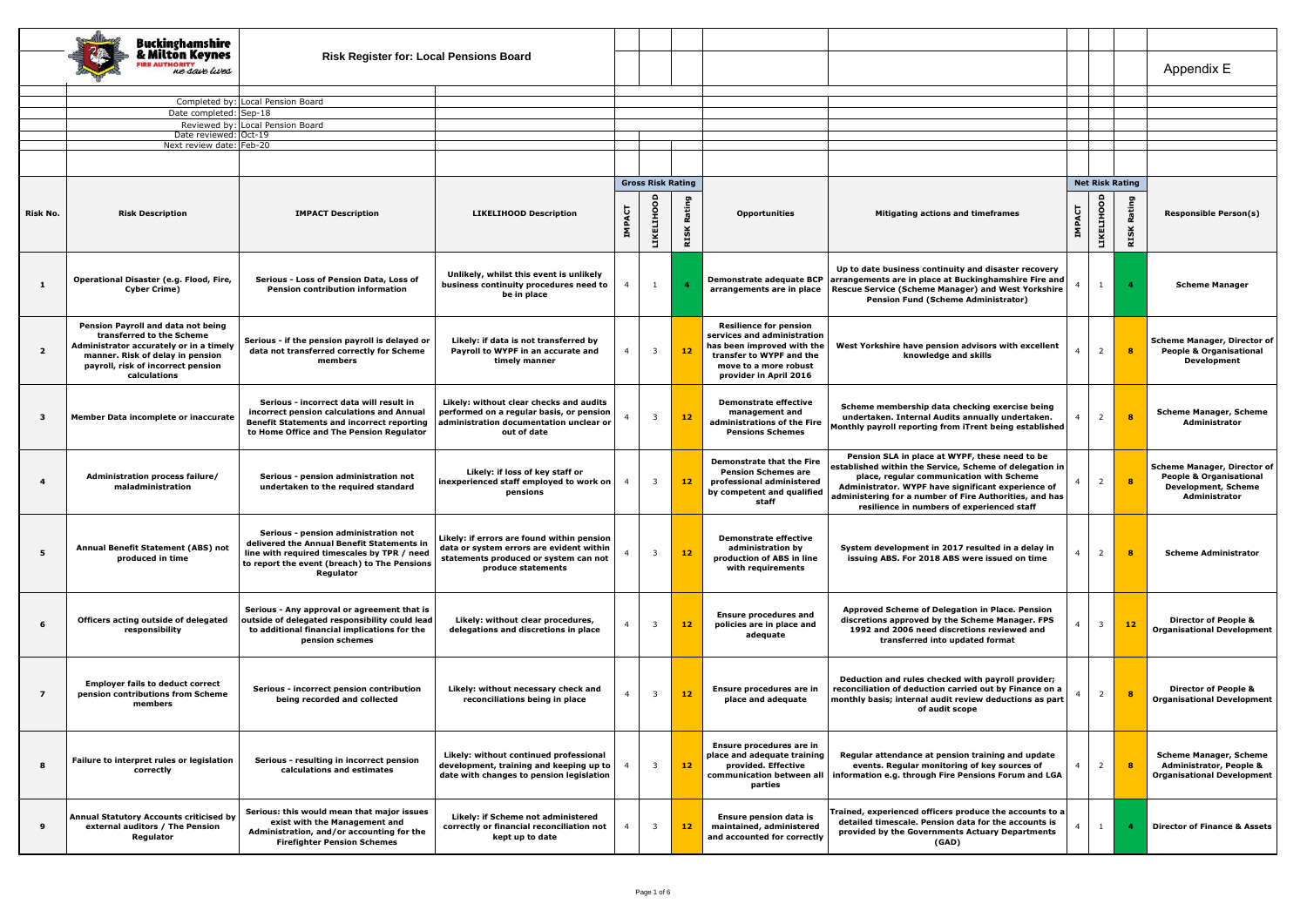|          | Buckinghamshire<br>& Milton Keynes<br><b>REAUTHORITY</b><br>RE AUTHORITY                                                                        | <b>Risk Register for: Local Pensions Board</b>                                                                                                                                                                                                                                                                                    |                                                                          |                  |                          |                       |                                                                                          |                                                                                            |                |                        |                       |                               |
|----------|-------------------------------------------------------------------------------------------------------------------------------------------------|-----------------------------------------------------------------------------------------------------------------------------------------------------------------------------------------------------------------------------------------------------------------------------------------------------------------------------------|--------------------------------------------------------------------------|------------------|--------------------------|-----------------------|------------------------------------------------------------------------------------------|--------------------------------------------------------------------------------------------|----------------|------------------------|-----------------------|-------------------------------|
|          |                                                                                                                                                 |                                                                                                                                                                                                                                                                                                                                   |                                                                          |                  |                          |                       |                                                                                          |                                                                                            |                |                        |                       |                               |
|          |                                                                                                                                                 | Completed by: Local Pension Board                                                                                                                                                                                                                                                                                                 |                                                                          |                  |                          |                       |                                                                                          |                                                                                            |                |                        |                       |                               |
|          | Date completed: Sep-18                                                                                                                          |                                                                                                                                                                                                                                                                                                                                   |                                                                          |                  |                          |                       |                                                                                          |                                                                                            |                |                        |                       |                               |
|          | Date reviewed: Oct-19                                                                                                                           | Reviewed by: Local Pension Board                                                                                                                                                                                                                                                                                                  |                                                                          |                  |                          |                       |                                                                                          |                                                                                            |                |                        |                       |                               |
|          | Next review date: Feb-20                                                                                                                        |                                                                                                                                                                                                                                                                                                                                   |                                                                          |                  |                          |                       |                                                                                          |                                                                                            |                |                        |                       |                               |
|          |                                                                                                                                                 |                                                                                                                                                                                                                                                                                                                                   |                                                                          |                  |                          |                       |                                                                                          |                                                                                            |                |                        |                       |                               |
|          |                                                                                                                                                 |                                                                                                                                                                                                                                                                                                                                   |                                                                          |                  |                          |                       |                                                                                          |                                                                                            |                |                        |                       |                               |
|          |                                                                                                                                                 |                                                                                                                                                                                                                                                                                                                                   |                                                                          |                  | <b>Gross Risk Rating</b> |                       |                                                                                          |                                                                                            |                | <b>Net Risk Rating</b> |                       |                               |
| Risk No. | <b>Risk Description</b>                                                                                                                         | <b>IMPACT Description</b>                                                                                                                                                                                                                                                                                                         | <b>LIKELIHOOD Description</b>                                            | <b>PACT</b><br>Ã | <b>IKELIHOOD</b>         | Rating<br><b>RISK</b> | <b>Opportunities</b>                                                                     | Mitigating actions and timeframes                                                          | <b>IMPACT</b>  | <b>LIKELIHOOD</b>      | Rating<br><b>RISK</b> | <b>Responsible Person(s)</b>  |
| 10       | <b>Staff Availability - Emerging risks of</b><br>industrial action due to pension change<br><b>Risk CRR 014.4 on Corproate Risk</b><br>Registar | <b>Serious: 27 August 2019 Informal SMB -</b><br>Early analysis of the potential impact of the<br>pensions decision indicates that senior and<br>middle ranking officers are likely to be most<br>affected. In light of this the risk has been<br>elevated to red RAG status (with a 4 x 4 = 16<br>probability and impact score). | Likely: Out of our control - will depend on<br>the courts and the remedy |                  | $-4$                     | 16                    | <b>Ensure pension data is</b><br>maintained, administered<br>and accounted for correctly | To be discussed at the Local Pension Board Meeting<br>and aligned to Corpate Risk outcomes | $\overline{4}$ | $\overline{4}$         | 16                    | <b>SMB and Fire Authority</b> |
|          |                                                                                                                                                 |                                                                                                                                                                                                                                                                                                                                   |                                                                          |                  |                          |                       |                                                                                          |                                                                                            |                |                        |                       |                               |
|          |                                                                                                                                                 |                                                                                                                                                                                                                                                                                                                                   |                                                                          |                  |                          |                       |                                                                                          |                                                                                            |                |                        |                       |                               |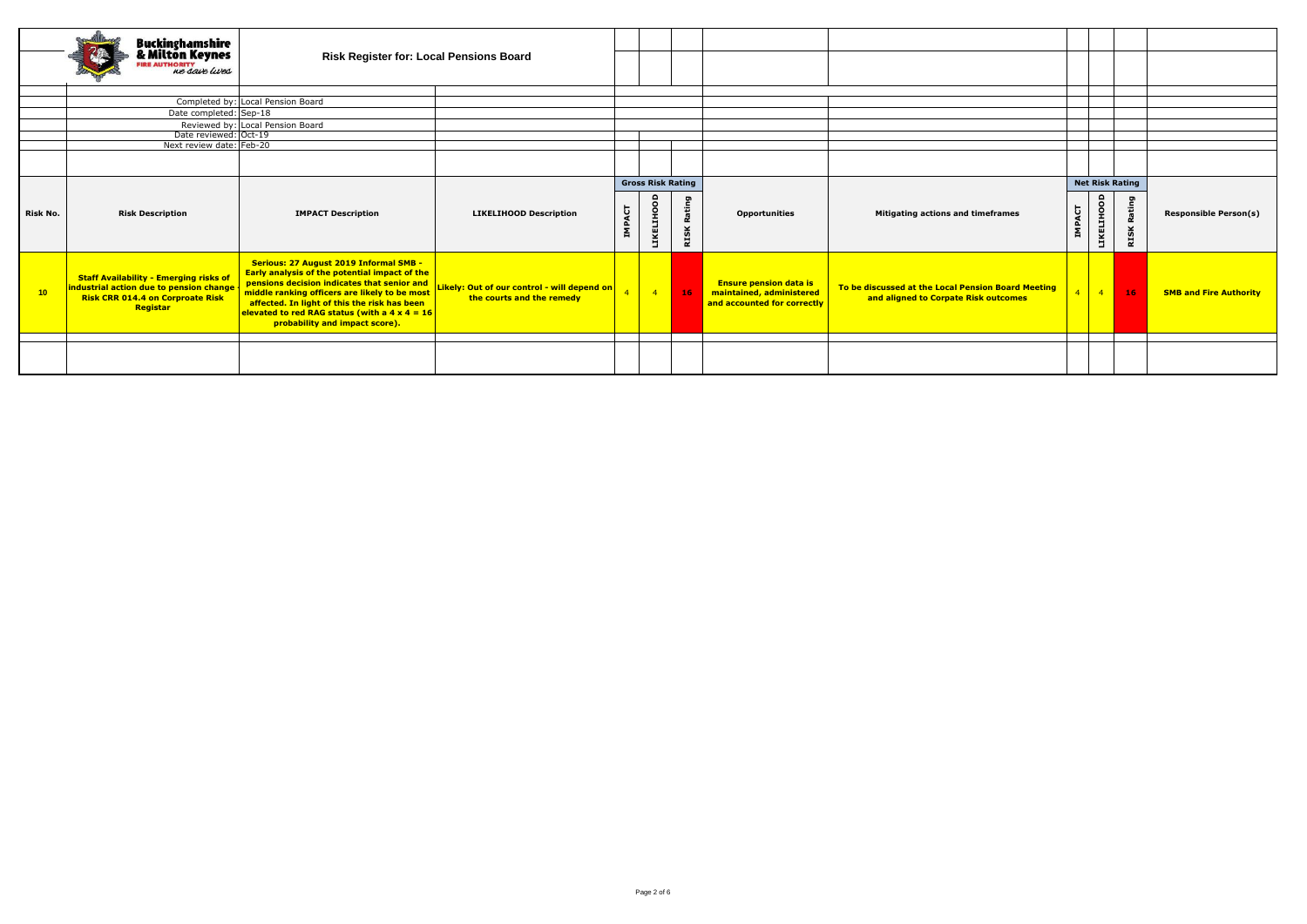# **Appendix F**

# **Buckinghamshire Fire and Rescue Service Local Pension Board Risk Management Trend Report As at October 2019**

| <b>No</b>      | <b>Risk</b>                                                                                                                                                                                 | <b>Trend</b> | Sept 18         | <b>Jan 19</b>   | April 19       | July 19        | <b>Oct 19</b>   |
|----------------|---------------------------------------------------------------------------------------------------------------------------------------------------------------------------------------------|--------------|-----------------|-----------------|----------------|----------------|-----------------|
| $\mathbf{1}$   | Operational Disaster (e.g. Flood, Fire, Cyber Crime)                                                                                                                                        | No Change    | 4               | 4               | $\overline{4}$ | $\overline{a}$ | 4               |
| $\overline{2}$ | Pension Payroll and data not being transferred to the Scheme<br>Administrator accurately or in a timely manner. Risk of delay in<br>pension payroll, risk of incorrect pension calculations | No Change    | 12              | 12              | 12             | 12             | 12              |
| 3              | Member Data incomplete or inaccurate                                                                                                                                                        | No Change    | 12              | 12              | 12             | 12             | 12 <sup>2</sup> |
| $\overline{4}$ | Administration process failure/ maladministration                                                                                                                                           | No Change    | 12 <sup>2</sup> | 12              | 12             | 12             | 12 <sup>2</sup> |
| 5              | Annual Benefit Statement (ABS) not produced in time                                                                                                                                         | No Change    | 12 <sup>2</sup> | 12              | 12             | 12             | 12              |
| 6              | Officers acting outside of delegated responsibility                                                                                                                                         | No Change    | 12              | 12 <sup>2</sup> | 12             | 12             | 12              |
| $\overline{7}$ | Employer fails to deduct correct pension contributions from<br><b>Scheme members</b>                                                                                                        | No Change    | 12              | 12              | 12             | 12             | 12              |
| 8              | Failure to interpret rules or legislation correctly                                                                                                                                         | No Change    | 12              | 12              | 12             | 12             | 12 <sup>2</sup> |
| 9              | Annual Statutory Accounts criticised by external auditors / The<br><b>Pension Regulator</b>                                                                                                 | No Change    | 12              | 12              | 12             | 12             | 12              |
| 10             | Staff Availability - Emerging risks of industrial action due to<br>pension change - Risk CRR 014.4 on Corporate Risk Register                                                               | No Change    | N/A             | N/A             | N/A            | 16             | 16              |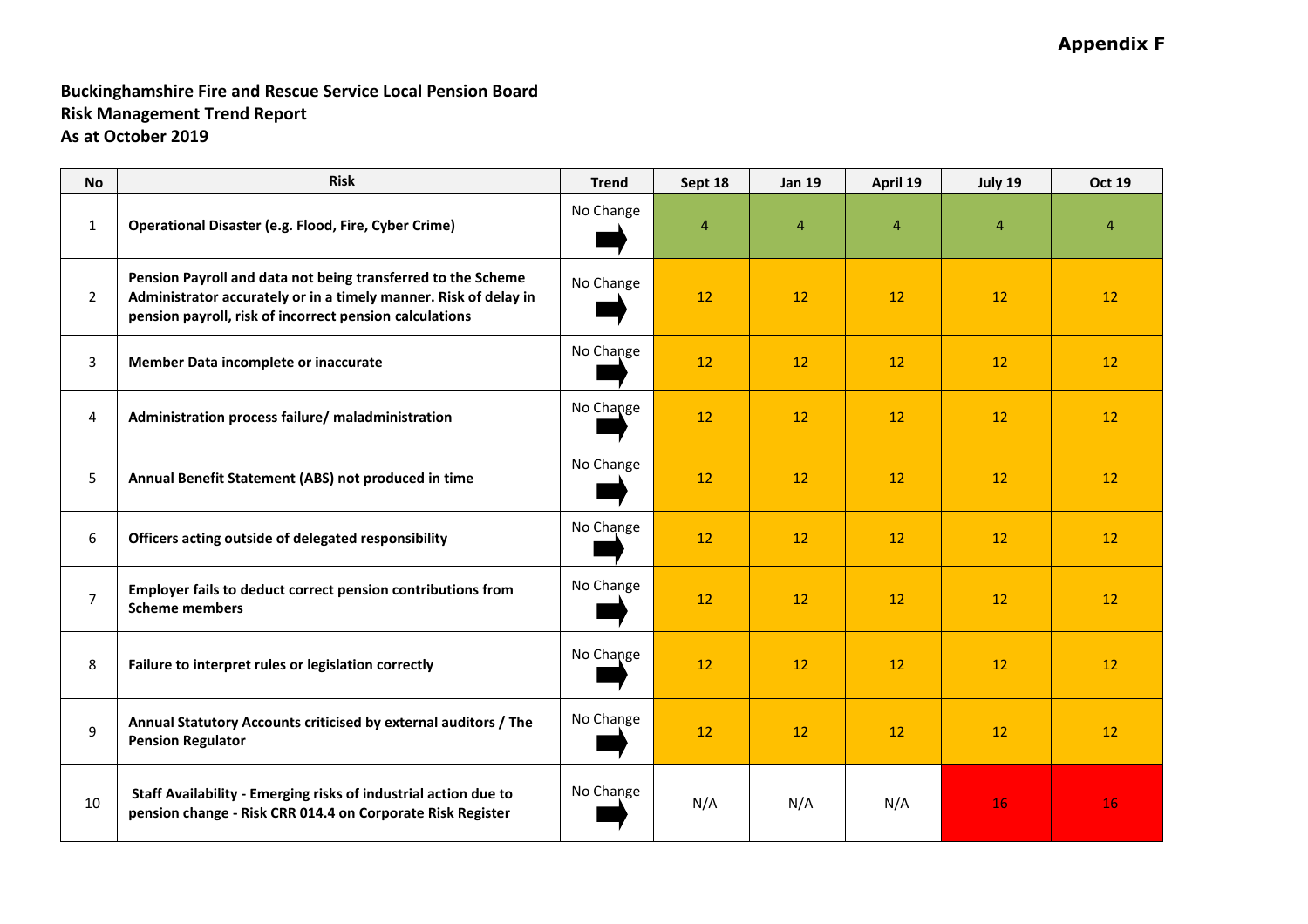# **Home Office – Sargeant fact sheet**

# **Background**

# **CARE Schemes**

In 2014 or 2015 all main public service pensions, including the firefighters' scheme, were reformed to provide defined benefits on a career-average basis.

In a career average scheme, members build up pension each year based on a percentage of their pensionable earnings and this is added to their pension account. The pension account contains the pension built up in previous years and is revalued each year. When a member retires, the total built up in your pension account is received as an annual pension. This is called Career Average Revalued Earnings (CARE).

Reforms were made that reflected the recommendations of Lord Hutton's Independent Public Service Pensions Commission, which produced its final report in March 2011, and were intended to make public sector pensions affordable and sustainable in the long term.

# **Transitional Protection**

In all the main public service CARE schemes introduced in 2015, those closest to their scheme's Normal Pension Age (NPA), which is when a member could choose to retire with an unreduced pension, were given 'full' transitional protection. In practical terms this meant that those within 10 years of their NPA as at April 2012 were allowed to remain in their current scheme.

In most of these schemes those who were between 10 and 14 years from normal retirement age were given 'tapered' transitional protection, meaning they did move to the new 2015 scheme, but at a later date than those members who were not afforded transitional protection.

# **McCloud/Sargeant**

Two claims were brought, one against the judges' pension scheme (the *McCloud* case), the other against the firefighters' pension scheme (the *Sargeant* case) claiming that transitional arrangements were discriminatory on the basis of age, sex and race. The claims were heard together.

The Court of Appeal determined, amongst other things that transitional protection gave rise to unlawful age discrimination in the judges' and firefighters' pension schemes. The Supreme Court refused the Government's application for permission to appeal, meaning that the Court of Appeal decision stands.

On 15 July 2019 the Chief Secretary to the Treasury made a written ministerial statement (HCWS1725) confirming that, as 'transitional protection' was offered to members of all the main public service pension schemes, the government believes that the difference in treatment will need to be remedied across all those schemes. The statement set out that government, alongside the Employment Tribunal process, will also engage with employer and member representatives, and the devolved administrations, to help inform proposals to the Tribunal and in respect of the other public service pension schemes.

A case management hearing was scheduled for 18 December 2019 in the *Sargeant* case, with a view to setting out the procedural steps to appropriately implement the Court of Appeal decision.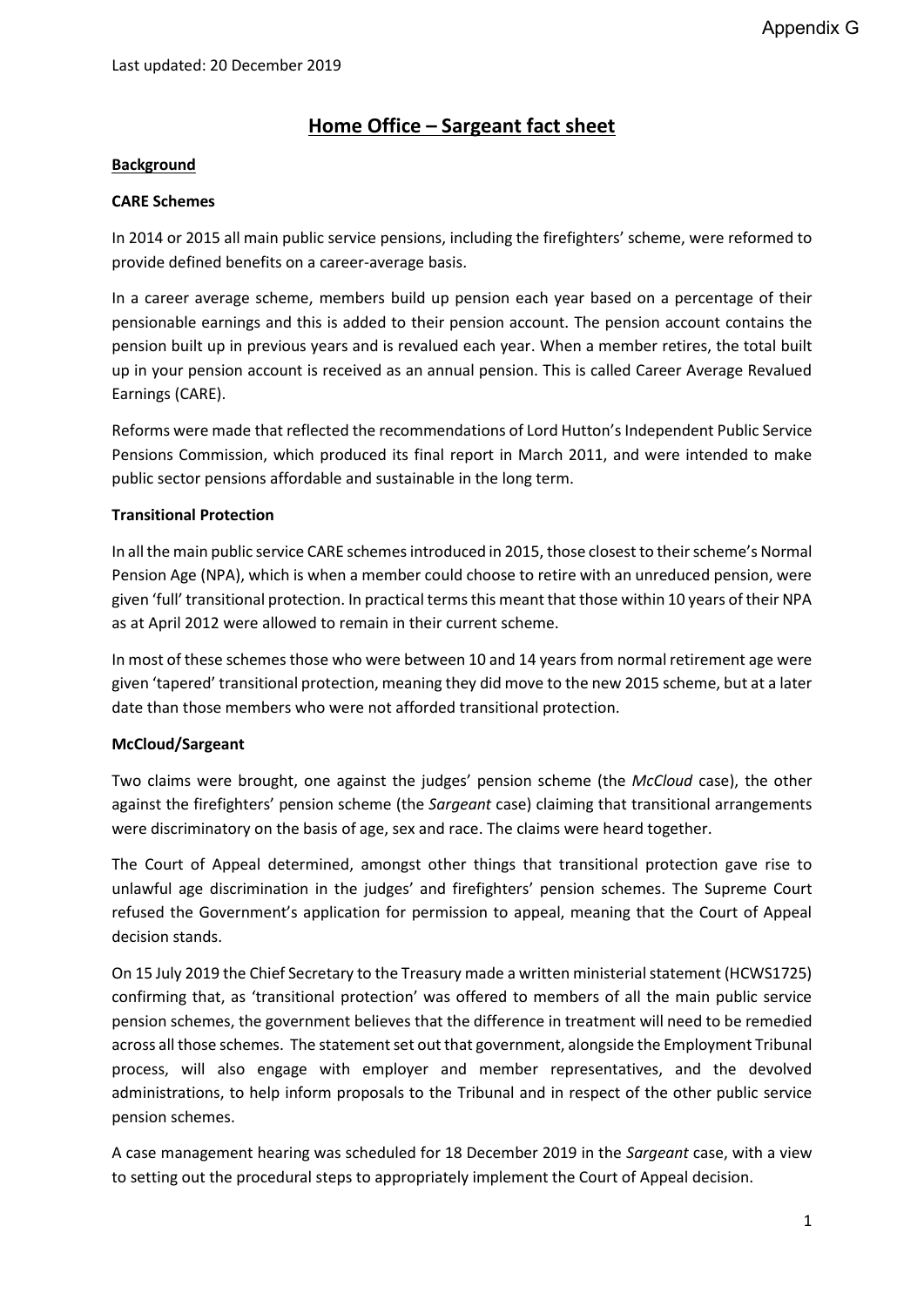# **1. What happened at the Firefighters' case management hearing on the 18 December?**

The Court of Appeal determined in its judgment in *Sargeant* that the transitional provisions in the Firefighters' pension schemes resulted in direct age discrimination between:

- a) those who were members of the old scheme (the Firefighters' Pension Scheme 1992) ("FPS") and were fully transitionally protected by remaining in that Scheme after 31st March 2015 as a result of being an active member under the 1992 Scheme on 31st March 2012,
- b) those who were members of the FPS as at 31st March 2012 and were not treated as fully transitionally protected and moved to the new English Firefighters' Pension Schemes after 31st March 2015,

In the light of this, the Tribunal in the *Sargeant* case gave an interim declaration that the claimants (who all fell in within category (b)) are entitled to be treated as if they had been given full transitional protection and had remained in their current scheme after 1 April 2015.

The Government intends to extend the same treatment to all members of the public service pension schemes (whether claimants or not) who are in the same legal and factual position as the claimants.

The Government is also aware that many non-protected members may be better off in the new career average pension arrangements than they would have been in the old pre-2015 pension schemes and would suffer a detriment if they simply moved back to the old schemes. It is therefore the government's intention to ensure that such persons can keep the benefits they have accrued and making the required changes to the public service pension schemes will take time.

# **2. Changes to the Firefighter Pension Schemes**

The difference in treatment will in due course be removed for all members with relevant service across all the main public service pension schemes – not just those who have lodged legal claims. Any solution will need to ensure that all members can instead keep the pensions they have earned to date.

The Government will be launching a public consultation on changes to the schemes and before that will hold a series of technical discussions with stakeholders. This will progress alongside the remedy directed by the Tribunals in the *Sargeant* case.

For the Firefighters' pension scheme, some members are likely to have been better off remaining in their old scheme, while others may benefit more from the new scheme – that will depend on the individual circumstances of affected members. Any changes to the scheme must take account of this in order to ensure members can keep benefits they have already accrued.

Technical discussions will be held with the Firefighters' Pensions Scheme Advisory Board (SAB). The SAB comprises members of the Fire Brigade's Union, Fire and Rescue Services Association, the Fire Officers' Association and the Fire Leaders' Association as well as employer representatives.

These discussions will consider changes to the scheme which are necessary:

 in order to remove discriminatory provisions from the public service pension schemes for nonclaimants; and